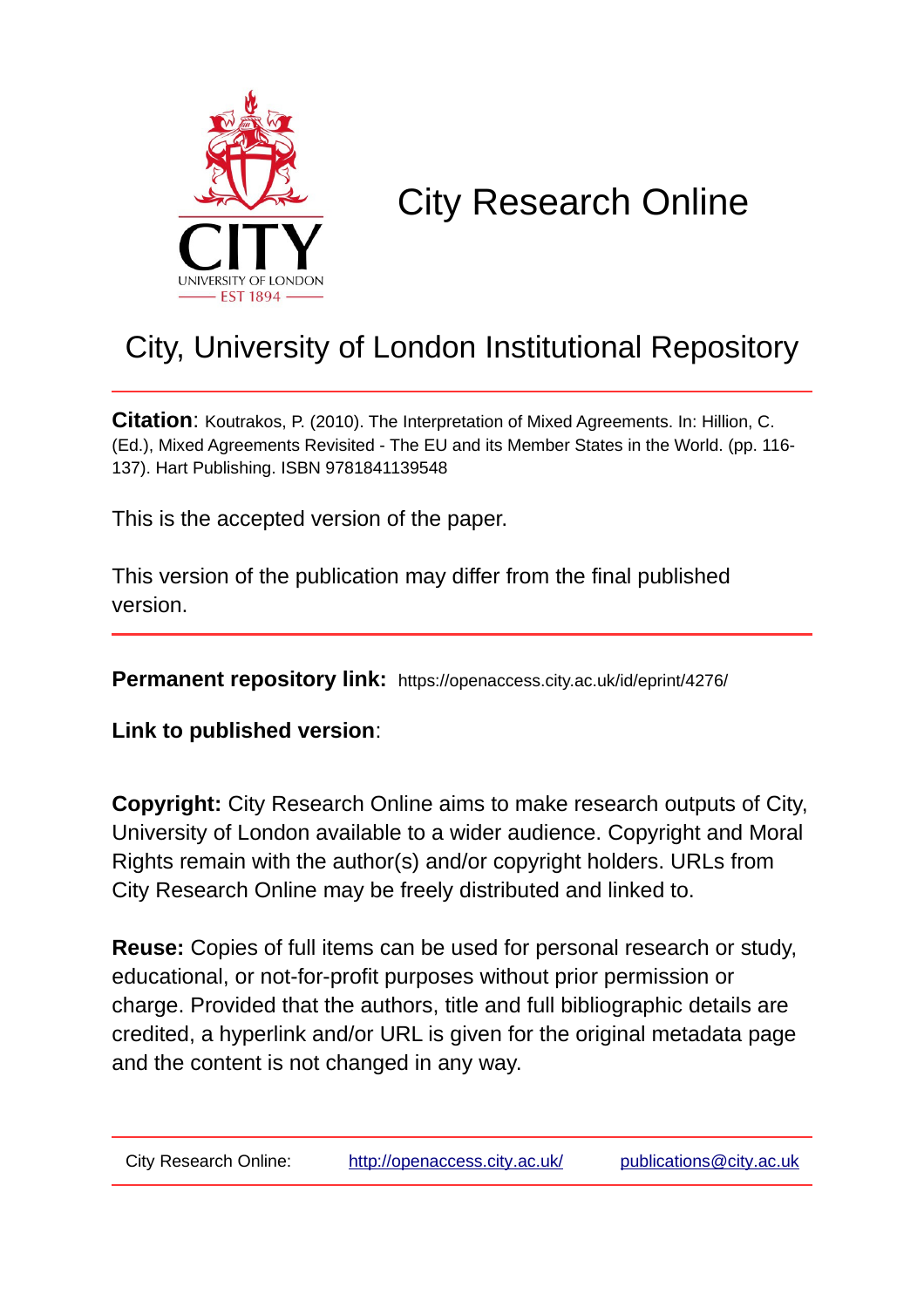### **Interpretation of mixed agreements**

#### **Panos Koutrakos\***

#### **I. Introduction**

In relation to the jurisdiction of the Court of Justice to interpret mixed agreements, it has been argued that:

'[whilst] the case-law [is] copious, … successive developments, far from offering a smooth passage, have constructed a long and winding path, whose complex route demands certain adjustments in order to help its confused users find their way'.<sup>1</sup>

This argument was made by Advocate General Colomer in his Opinion in Case C-431/05 *Merck*. In the same Opinion, he refers to the 'deficiencies' of the relevant case-law as well as the latter's 'illogical' consequences.<sup>2</sup>

This Chapter will examine whether this statement is borne out by the case-law of the Court of Justice. The analysis is structured in thee parts. First, it will examine the origin of the Court's approach to its jurisdiction. Second, it will set out the parameters of the wide construction of its jurisdiction in the contest of the preliminary reference procedure. Third, it will outline its approach as developed in the context of enforcement proceedings. Finally, it will analyse the above developments in the light of the more recent judgment in Case C-431/05 *Merck*. Throughout this analysis, the threads which bring together the different strands of the Court's case-law and the quest for identifying the Community interest, as well as the methods which would serve it best, will be examined.

#### **II. The origin**

1

The question of the existence and the limits of the jurisdiction of the Community judiciary to interpret mixed agreements was not addressed by the Court until the mid 1990s. The Court avoided the question of the scope of its jurisdiction to interpret mixed agreements in a number of cases. These included *Haegeman* in relation to the prohibition on customs duties set out in the Association Agreement with Greece,<sup>3</sup> *Razanatsimba* on the treatment of nationals and companies of the Member States and the African, Carribean and Pacific Group States under the First Lomé Convention,<sup>4</sup> and *Sevince*<sup>5</sup> and *Kus*<sup>6</sup> in relation to decisions of the Association Council established under the Association Agreement with Turkey on free movement of workers.

 <sup>\*</sup>University of Bristol.

<sup>1</sup> Case C-431/05 *Merck Genéricos – Produtos Farmacêuticos Lda v Merck & Co. Inc., Merck Sharp & Dohme Ldª* [2007] ECR I-7001, para. 33 of his Opinion.

<sup>&</sup>lt;sup>2</sup> Ibid, para. 60 and 59 respectively.

<sup>3</sup> Case 181/73 *Haegeman v Belgium* [1974] ECR 449.

<sup>4</sup> Case 65/77 [1977] *Razanatsimba* ECR 2229.

<sup>5</sup> Case C-192/89 *Sevince v Staatsecretaris van Justitie* [1990] ECR I-3461.

<sup>6</sup> Case C-237/91 *Kus v Landeshauptstadt Wiesbaden* [1992] ECR I-6781.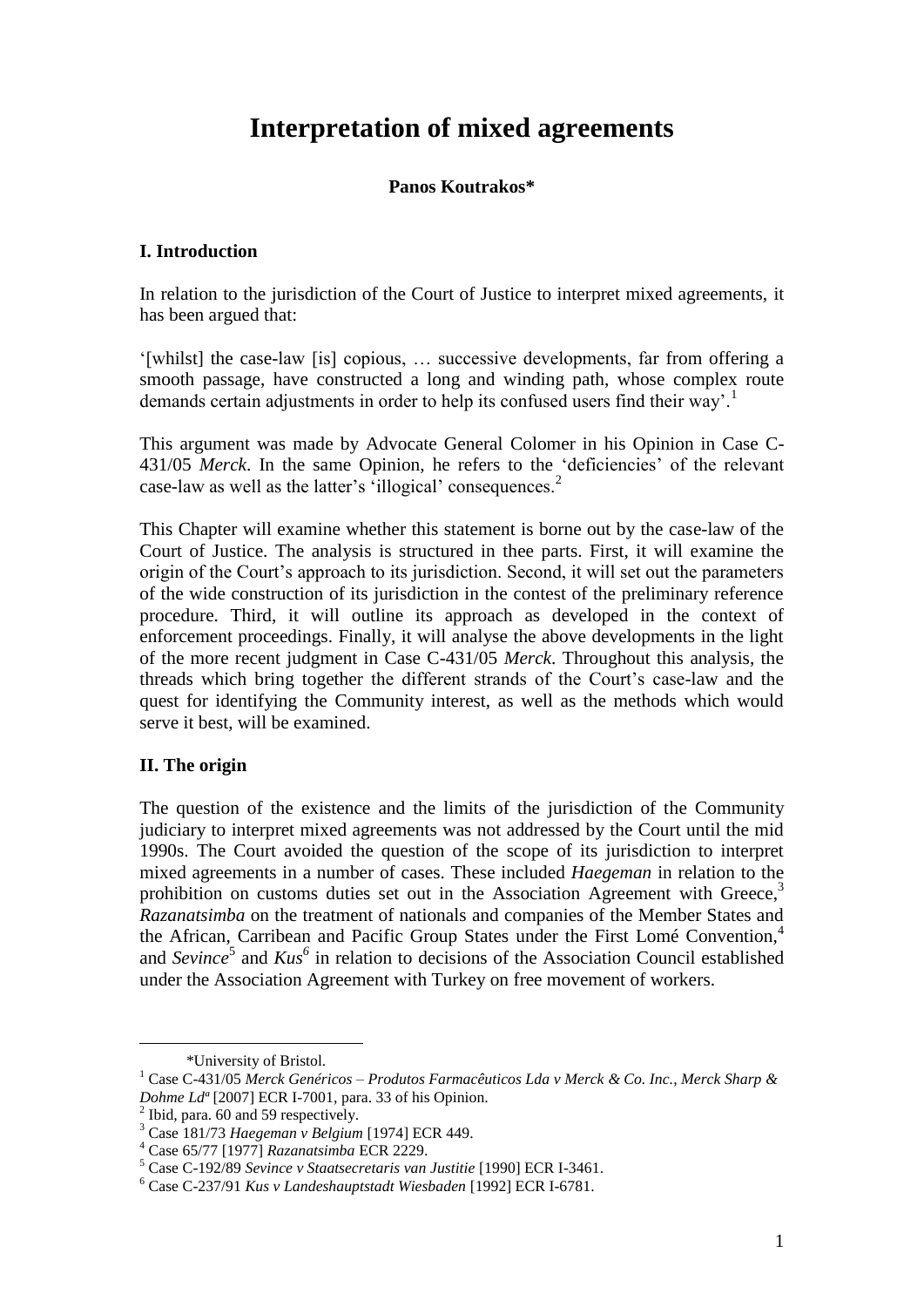It is a testament to the ability of the Community legal order to adjust pragmatically to political realities that questions central to one of the most important aspects of its external relations should have been avoided for so long without undermining either the development of that system, or the capacity of the EC to comply with its international law obligations. In this respect, the approach of the Court of Justice was not dissimilar to that it followed in relation to the effects of World Trade Organisations rules under EC law.<sup>7</sup>

The first time where the Court's jurisdiction to interpret mixed agreements was challenged expressly was in *Demirel*. 8 The German and United Kingdom Governments argued that the Court did not have jurisdiction to rule on the interpretation of the provisions the Association Agreement with Turkey on free movement of workers. They argued that such issues fell within the exclusive competence of the Member States. The Court ruled that the latter was not the case: <sup>9</sup>

Since the agreement in question is an association agreement creating special, privileged links with a non-member country which must, at least to a certain extent, take part in the Community system, Article [310] must necessarily empower the Community to guarantee commitments towards non-member countries in all the fields covered by the Treaty. Since freedom of movement for workers is, by virtue of Article [39] et seq of the EEC Treaty, one of the fields covered by that Treaty, it follows that commitments regarding freedom of movement fall within the powers conferred on the Community by Article 238. Thus the question whether the Court has jurisdiction to rule ion the interpretation of a provision in a mixed agreement containing a commitment which only the member states could enter into in the sphere of their own powers does not arise.

Furthermore, the jurisdiction of the Court cannot be called in question by virtue of the fact that in the field of freedom of movement for workers, as Community law now stands, it is for the Member States to lay down the rules which are necessary to give effect in their territory to the provisions of the Agreement or the decisions to be adopted by the Association Council.

As the Court held in … Case 104/81 *Hauptzollamt Mainz v Kupferberg* [1982] ECR 3641, in ensuring respect for commitments arising from an agreement concluded by the Community institutions the Member States fulfil, within the Community system, an obligation in relation to the Community which has assumed responsibility for the due performance of the agreement.

The above extract is interesting for three main reasons. First, it leaves open the question of the Court's jurisdiction by focusing on the issue of competence. Second, it is confined to the argument put forward by the German and British Governments about the nature of the competence of Member States in the area and does not address at all the issue of the existence of such competence. Third, on the other hand, by referring to *Kupferberg*, a case about the tax provisions of the Free Trade Agreement with Portugal, the Court transposes its case-law on purely Community agreements to that of mixed agreement, and then relies upon it in order to stress the duty of Member

<sup>7</sup> See Case C-183/95 *Affish* [1997] ECR I-4315, Joined Cases C-364/95 and 365/95 *T. Port GmbH & Co v Hauptzollampt Hamburg-Jonas* [1998] ECR I-1023, Case C-53/96 *Hermès International v FHT Marketing* [1998] ECR I-3603.

<sup>8</sup> Case 12/86 *Demirel v Stadt Schwabisch Gnuend* [1987] ECR 1545.

<sup>9</sup> Paras 9-11.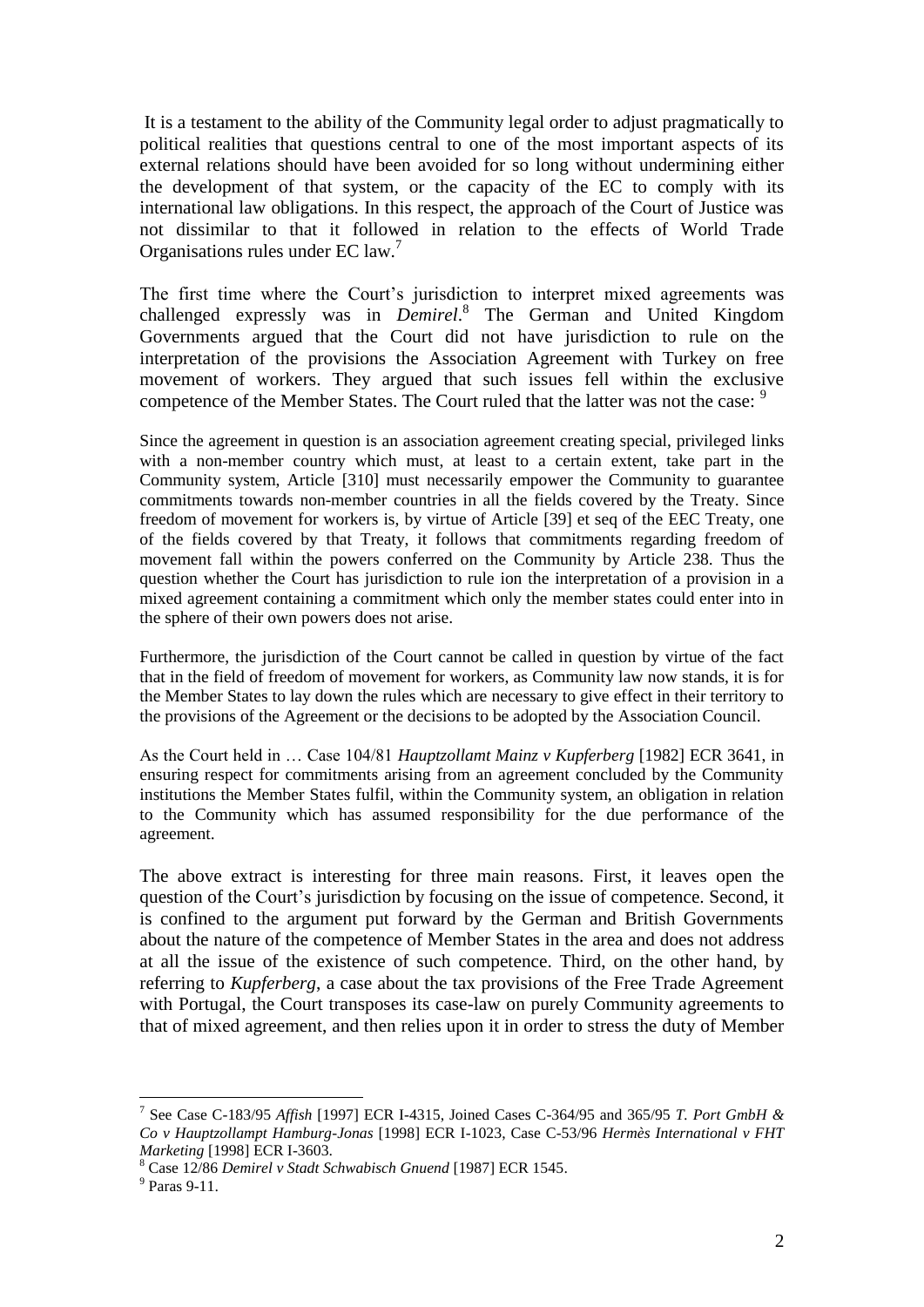States towards the Community to ensure respect for commitments assumed by the latter.<sup>10</sup>

#### **III. The principle**

Subsequent case-law addressed the question of the Court's jurisdiction and its scope in a more direct way. In Case  $C$ -53/96 *Hermès*,<sup>11</sup> the Court received a preliminary reference from the Netherlands about the interpretation of Article  $50(6)$  of the Agreement on Trade-Related Aspects of Intellectual Property Rights (TRIPs). This rule is about the enforcement of trademarks by means of provisional measures and provides that, upon request by the defendant, such measures shall be revoked or otherwise cease to have effect, if proceedings leading to a decision on the merits of the case are not initiated within a reasonable period. The duration of the latter is to be determined by the judicial authority ordering the measures or, in the absence of such a determination, it should not to exceed 20 working days or 31 calendar days, whichever is the longer.

Three Governments intervened and challenged the Court's jurisdiction.<sup>12</sup> They argued that the rule in question fell beyond the Community's competence, as the Court had ruled in *Opinion 1/94* that the Community was not exclusively competent to conclude TRIPs because, amongst other reasons, no general common rules on protection of intellectual property rights had been adopted.<sup>13</sup>

An interesting feature of this case was that the subject-matter of the action before the referring court was a national, rather than a Community, trademark. However, this did not prevent the Court from concluding that it the interpretation of Article 50(6) TRIPs in that case fell within the scope of its jurisdiction. This conclusion was substantiated on the basis of a number of interrelated factors. First, the Court referred to the absence of any reference in the EC Decision concluding the WTO Agreements to the division of competence between the Community and the Member States.<sup>14</sup> Second, it pointed out that the TRIPs provision which it had been asked to interpret was of a procedural nature and would be applicable to Community trademarks, the relevant EC instrument having been adopted a month prior to the signing of the WTO Agreement by the Community. <sup>15</sup> After all, Article 99 of Regulation 40/94 provides for the adoption of provisional measures for the protection of the Community trademark. The Court then ruled that,  $16$ 

 $10$  On the implications of the judgment, see amongst others A.F. Gagliardi, 'The Right of Individuals to Invole the Provisions of Mixed Agreements before the National Courts: A New Message from Luxembourg?,' (24 ELRev 276 at 286, C. Kaddous, *Le droit des relations extérieures dans la jurisprudence de la Cour de de justice des Communauts européennes* (Helbing & Lichtenhahn 1998) 76-78, A. Rosas, 'Mixed Union – Mixed Agreements' in Koskenniemi, M. (ed.), *International Law Aspects of the European Union* (The Hague: Kluwer Law International, 1998) 125 at 140-1.

<sup>&</sup>lt;sup>11</sup> Case C-53/96 *Hermès International v FHT Marketing* [1998] ECR I-3603.

<sup>&</sup>lt;sup>12</sup> These were the French, the Netherlands and the UK Governments.

<sup>&</sup>lt;sup>13</sup> *Opinion 1/94* [1994] ECR I-5267 at para. 104 where reference was made, exceptionally, to Council Reg. 3842/86 laying down measures to prohibit the release for free circulation of counterfeit goods '1986] OJ L 357/1.

<sup>14</sup> Council Dec. 94/800 [1994] OJ L 336/1.

<sup>&</sup>lt;sup>15</sup> Council Reg.  $40/94$  on the Community trade mark [1994] OJ L 11/1.

<sup>16</sup> Paras 28-29.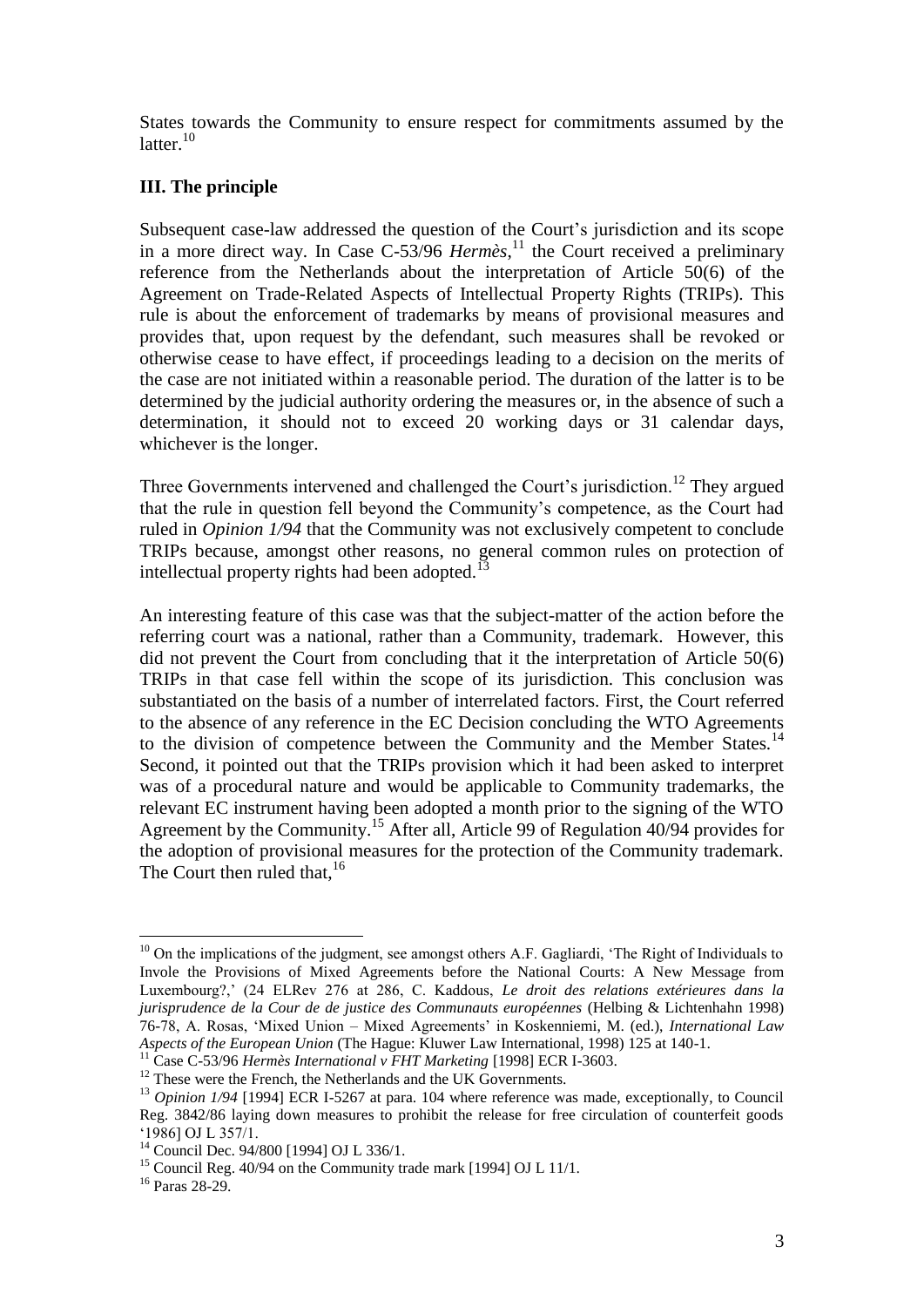…since the Community is a party to the TRIPs Agreement and since that agreement applies to the Community trade mark, the courts referred to in Article 99 of Regulation No 40/94, when called upon to apply national rules with a view to ordering provisional measures for the protection of rights arising under a Community trade mark, are required to do so, as far as possible, in the light of the wording and purpose of Article 50 of the TRIPs Agreement

It follows that the Court has, in any event, jurisdiction to interpret Article 50 of the TRIPs Agreement.

The national nature of the subject matter of the dispute before the referring court, that is a trademark protected under the Netherlands law, was dismissed as immaterial on the basis of the autonomy of national courts to determine the questions referred to the Court of Justice under Article 234 EC, as well as the Community interest: in relation to the latter, it was pointed out that,  $17$ 

… where a provision can apply both to situations falling within the scope of national law and to situations falling within the scope of Community law, it is clearly in the Community interest that, in order to forestall future differences of interpretation, that provision should be interpreted uniformly, whatever the circumstances in which it is to apply...

Whilst the judgment in *Hermès* construed the jurisdiction of the Court to interpret mixed agreements in broad terms, it was not clear quite how broad this was.<sup>18</sup> After all, there were a number of features in *Hermès* which rendered its legal and factual context quite specific: not only had the Community adopted legislation within the area covered by the provision of the agreement in question prior to the signing of the latter, but that provision was also of a procedural nature which could apply to the relevant Community measure in the future, and the conclusion of the agreement was not accompanied by an allocation of the Community's competence and that of its Member States. In the absence of any of these features, would the jurisdiction of the Court be maintained? And even if all these features were present, would any variation affect its scope? For instance, would the Court's jurisdiction exist even in the presence of a Community measure which, whilst within the scope of the relevant provision of the mixed agreement broadly understood, covered a subject-matter distinct from that in the case referred under Article 234 EC? Would it exist if there was no secondary measure at the time of the reference, but the adoption of a legislative proposal was pending?<sup>19</sup> And what if the provision of a mixed agreement falls within the exclusive competence of the Member States?

<sup>17</sup> Para. 32.

<sup>18</sup> See A. von Bogdandy, casenote on Case C-53/96 *Hermès*, (1999) 36 CMLRev 663, A. Dashwood, 'Preliminary Rulings on the Interrpetation of Mixed Agreements' in D. O'Keeffe and A. Bavasso (eds), *Judicial Review in European Union Law – Liber Amicorum in Honour of Lord Slynn of Hadley* Vol 1 (The Hague: Kluwer, 2000) 167, J. Heliskoski, 'The Jurisdiction of the European Court of Justice to Give Preliminary Rulings on the Interpretation of Mixed Agreements', (2000) 69 *Nordic Journal of International Law* 395

<sup>19</sup> In his Opinion in Joined Cases 300/98 and 392/98 *Parfums Christian Dior* [2000] ECR I-11307, AG Cosmas argued that, 'in the context of Article [234] of the Treaty, to extend the Court's interpretative jurisdiction to TRIPs provisions relating to areas in which the (potential) Community competence has not yet been exercised would constitute pursuit of a policy of judge-made law in conflict with the constitutional logic of the Treaty and would be difficult to justify on grounds of expediency' (para. 51).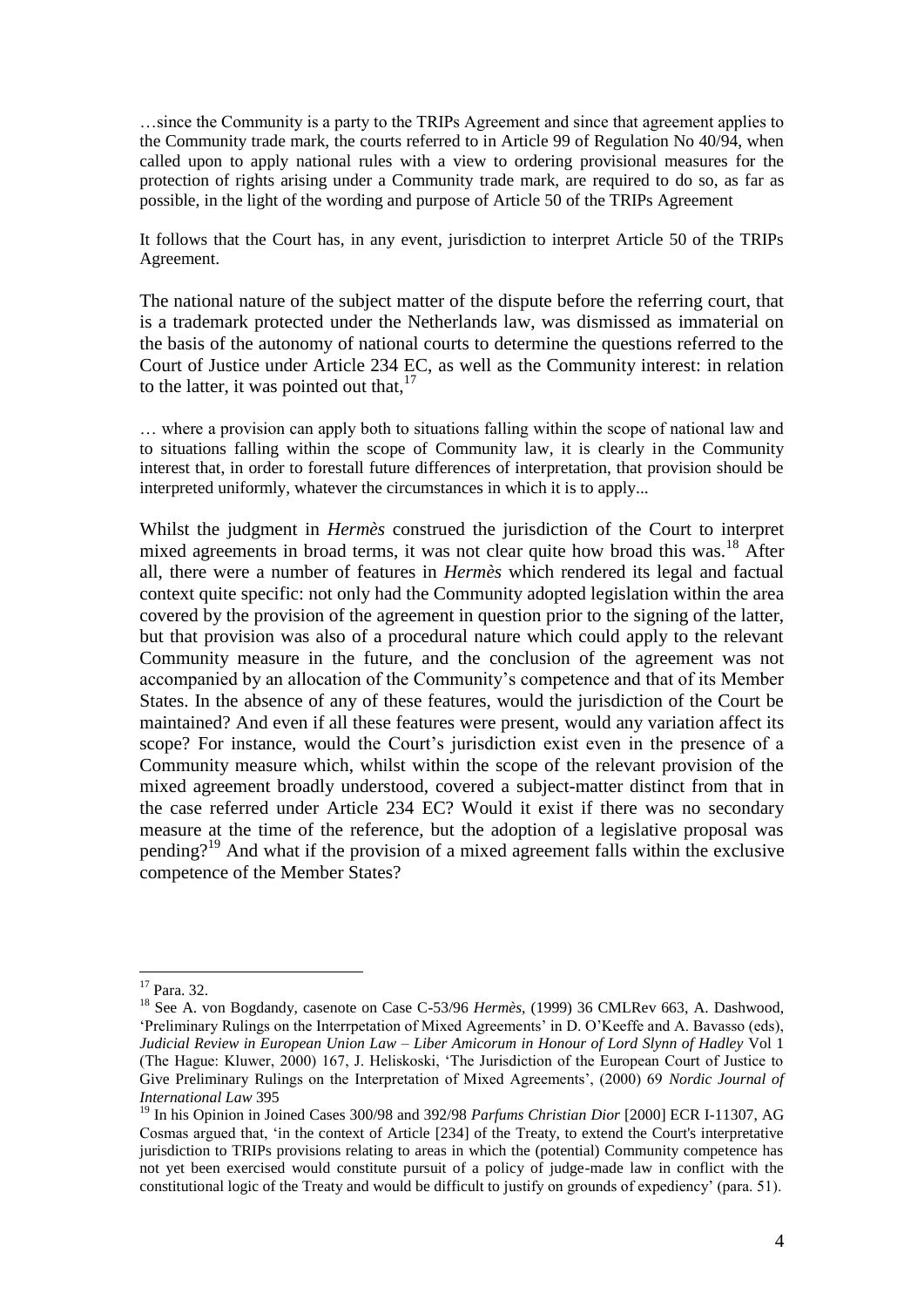The subsequent case-law sought to shed some light on this. In Joined Cases C-300/98 and 392/98 Parfums Christian Dior,<sup>20</sup> the Court of Justice dealt with two references from The Netherlands (one from the *Hoge Raad*) about, again, Article 50 TRIPs and its application to trademarks and industrial designs disputes. In relation to the latter area, the Community had not adopted any secondary measure. One of the questions referred from the *Hoge Raad* was precisely whether the jurisdiction of the Court to interpret Article 50 TRIPs also extended to its provisions in cases where no trademarks were involved.

The starting point for the judgment was the articulation of the Court's jurisdiction in broad terms: $^{21}$ 

'TRIPs … was concluded by the Community and its Member States under joint competence … It follows that where a case is brought before the Court in accordance with the provisions of the Treaty, in particular Article [234] thereof, the Court has jurisdiction to define the obligations which the Community has thereby assumed and, for that purpose, to interpret TRIPs'.

What is noticeable about this extract is the absence of any reference to the existence of secondary Community rules. In fact, the judgment reads as if *Hermès* was merely an example where the Court's jurisdiction would be exercised. Indeed, the Court goes on to point out that '*in particular*, the Court has jurisdiction to interpret Article 50 TRIPs in order to meet the needs of the courts of the Member States when they are called upon to apply national rules with a view to ordering provisional measures for the protection of rights arising under Community legislation falling within the scope of TRIPs'. $^{22}$ 

It then held as follows:

37. Since Article 50 of TRIPs constitutes a procedural provision which should be applied in the same way in every situation falling within its scope and is capable of applying both to situations covered by national law and to situations covered by Community law, that obligation requires the judicial bodies of the Member States and the Community, for practical and legal reasons, to give it a uniform interpretation.

38. Only the Court of Justice acting in cooperation with the courts and tribunals of the Member States pursuant to Article [234] of the Treaty is in a position to ensure such uniform interpretation.

39. The jurisdiction of the Court of Justice to interpret Article 50 of TRIPs is thus not restricted solely to situations covered by trade-mark law.

The ruling in *Dior and Others* not only confirms the broad scope of the Court's jurisdiction, but it also anchors it even more firmly to the need for uniformity of interpretation. This is the thread which links this judgment with *Hermès* where, it is

<sup>20</sup> Joined Cases 300/98 and 392/98 *Parfums Christian Dior* [2000] ECR I-11307.

<sup>21</sup> Para. 33.

 $22$  Para. 34 (emphasis added). It goes on to point out that 'likewise, where a provision such as Article 50 of TRIPs can apply both to situations falling within the scope of national law and to situations falling within that of Community law, as is the case in the field of trade marks, the Court has jurisdiction to interpret it in order to forestall future differences of interpretation' (para. 35).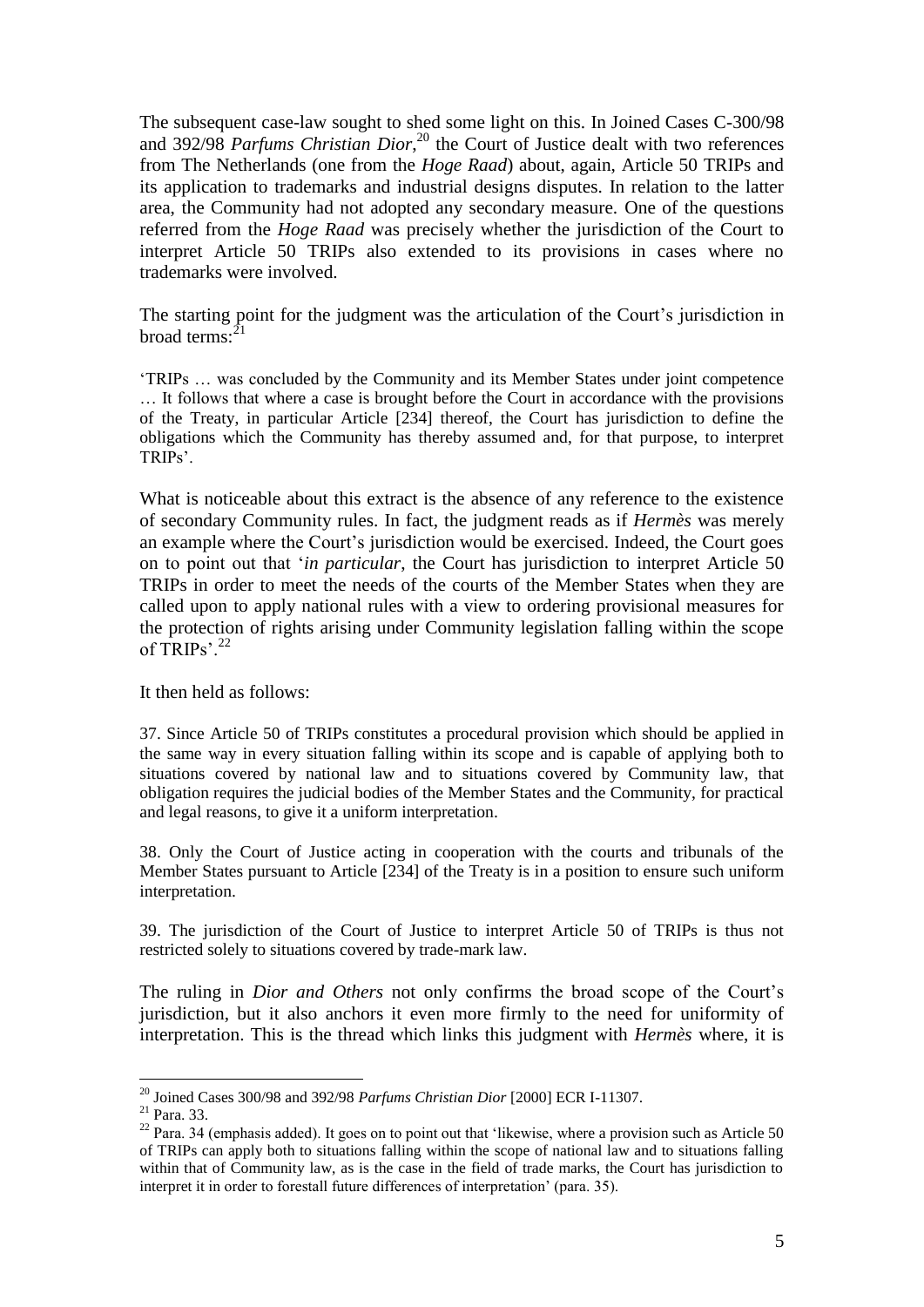recalled, reference was also made to the Community interest. However, whilst there was no doubt left as to the wide scope of its jurisdiction, the Court also makes it clear that that scope is not without limits. In fact, it holds that it is for the national courts to decide whether Article 50 of TRIPs grants rights to individuals upon which they may rely before national courts in areas where the Community 'has not yet legislated and which consequently falls within the competence of the Member States';  $^{23}$  if, on the other hand, the Community has already legislated in a field to which TRIPs applies, then the national courts must follow the Court's case-law on the effects of WTO rules following the *Portuguese Textiles* judgment<sup>24</sup> and interpret national law as far as possible in the light of the wording and purpose of Article 50 of TRIPs.<sup>25</sup>

The role of national courts was even more pronounced in the judgment in Case C-89/99 *Schieving-Nijstad*, where the Court set out a number of specific issues regarding the interpretation of Article 50(6) TRIPs which they had to ascertain.<sup>26</sup> However, the delineation of Community and national competence is an exercise which national courts are bound to find fraught with problems. This is illustrated in Case C-431/05 *Merck*, where the referring court argued that it was for the Court of Justice to determine whether Article 33 TRIPs could be invoked by individuals before national courts, whereas the Court concluded that that was, in fact, a task for national courts.<sup>27</sup>

There are two further issues which the case-law examined in this section raises. The first is about the requirement of uniform interpretation which gives rise to the Court's jurisdiction to determine the effect of a provision of a mixed agreement in situations concerning national law.<sup>28</sup> The ruling in *Hermès*, as well as those in *Dior and Others*  and *Schieving-Nijstad*, are about a procedural provisions of TRIPs, capable of applying both to situations covered by national law and to situations covered by Community law; it is this characteristic which, according to the Court, gives rise to the requirement of uniform interpretation and, therefore, the jurisdiction of the Court of Justice in the context of the preliminary reference procedure. However, this does not necessarily follow: uniform interpretation is a requirement which should govern the application of Community law, and any discrepancy between the latter and national law governing situations beyond the scope of Community law is not necessarily problematic. After all, provisions of domestic law are relevant in terms of their compatibility with Community law only in cases with an intra-Community element. The cases to which the Court refers in order to substantiate its line of reasoning do not necessarily support its conclusion either:<sup>29</sup> it is one thing for a Member State to adopt a solution of Community law within its domestic legal order and then to make a reference to the Court of Justice as to its interpretation, and quite

<sup>23</sup> Para. 48.

<sup>24</sup> Case C-140/96 *Portugal v Council* [1999] ECR I-8395.

<sup>25</sup> Para. 47.

<sup>&</sup>lt;sup>26</sup> Case C-89/99 *Schieving-Nijstad vof and Others and Robert Groeneveled* [2001] ECR I-5851.

 $27$  See the analysis below.

<sup>&</sup>lt;sup>28</sup> In his Opinion in Case C-89/99 *Schieving-Nijstad vof and Others and Robert Groeneveled* [2001] ECR I-5851, AG Jacobs pointed out that 'it is not easy to understand why Community law governs the effects of Article 50 of the TRIPs Agreement not only where a Community trade mark is involved but also in situations concerning national trade marks' (para. 40).

<sup>&</sup>lt;sup>29</sup> In *Hermès* (para. 32), reference is made to Case C-130/95 *Giloy v Hauptzollamt Frankfurt am Main-OSt* [1997] ECR I-4291, para. 28, and Case C-28/95 *Leur-Bloem v Inspecteur der Belastingdienst/Ondernemingen* [1997] ECR I-4161, para. 34.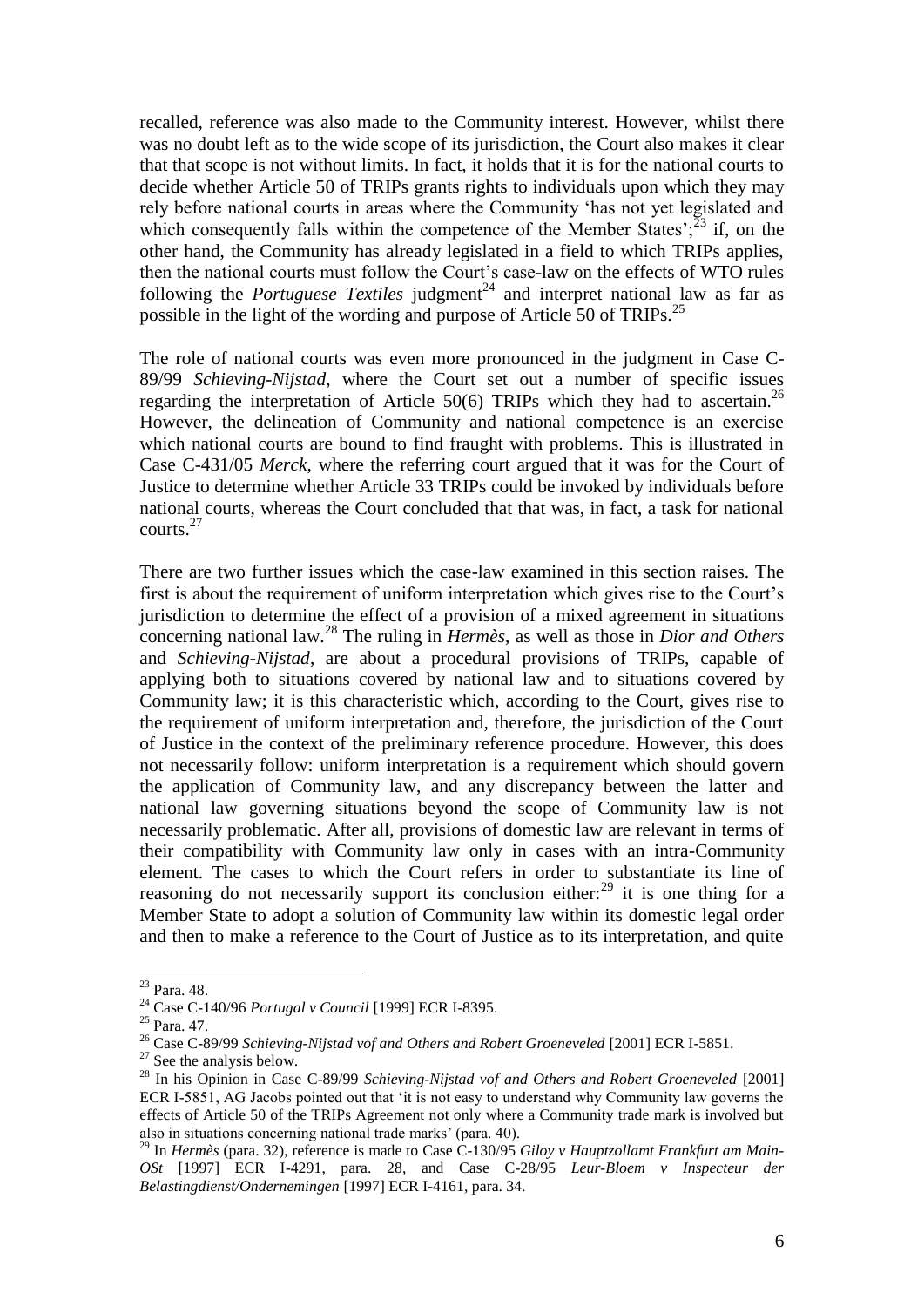another for the Court to hold that the existence of Community law, even if not applicable in the case before it, would bring the dispute within its jurisdiction.

The second issue raised by the above line of cases is the conclusion about the determination of direct effect of provisions set out in TRIPs. This does not necessarily follow from either the preceding line of reasoning set out in the *Dior* judgment or the logic of interpretation. The conclusion about direct effect presupposes a distinction between interpretation and effect of the provision of a mixed agreement. However, the effect of such a provision, and in particular whether it may be invoked before national courts, is in itself a matter of interpretation. Quite what it is that should make direct effect prevail over the requirement of uniform interpretation is not clear, all the more so in the light of the central position of the latter in the construction of the Court;s jurisdiction in broad terms.

#### **IV. Jurisdiction to interpret mixed agreements in the context of Article 226 EC**

The issue of the interpretation of mixed agreements and the scope of the Court's jurisdiction has also arisen in a number of enforcement actions brought by the Commission under Article 226 EC.

In the *Berne Convention* case,<sup>30</sup> the problem was the failure by Ireland to update its copyright law and ratify the Berne Convention for the Protection of Literary and Artistic Work in accordance with Article 5 of Protocol 28 of the European Economic Area (EEA) Agreement. The United Kingdom Government intervened and challenged the jurisdiction of the Court on the basis of the mixed character of the EEA Agreement. In particular, it argued that only matters in relation to which the Community had adopted harmonising measures could be subject to the Court's review. Therefore, it alleged that the Berne Convention was a matter of international law, it fell within national competence and its application was excluded from the scope of the Court's jurisdiction.

This objection was dismissed as inadmissible, because no such argument was advanced by the defending party, that is Ireland.<sup>31</sup> In its judgment, the Court assimilated mixed agreements to purely Community agreements. It did so by relying upon previous pronouncements made in the context of association agreements in *Demirel*. <sup>32</sup> It, then, went on to conclude that the Berne Convention falls 'in large measure' within the scope of EC competence. It is interesting that this statement is substantiated in only one paragraph, with reference to a handful of related areas in which the EC has legislated and with no reference to specific secondary measures and no attempt to define the extent to which the mixed character of the Convention might affect the nature of the Community duty imposed on the Member States. Indeed, the Court's assessment of the extent to which there is coincidence between the subjectmatter of the Convention and EC law is confined to affirmative statements 'in large measure' and 'to a very great extent'.<sup>33</sup>

<sup>30</sup> Case C-13/00 *Commission v Ireland* [2002] ECR I-2943.

<sup>&</sup>lt;sup>31</sup> See Art. 37 of the EC Statute of the Court of Justice.

 $32$  nX above, para. 9.

<sup>&</sup>lt;sup>33</sup> Paras 16 and 17 respectively.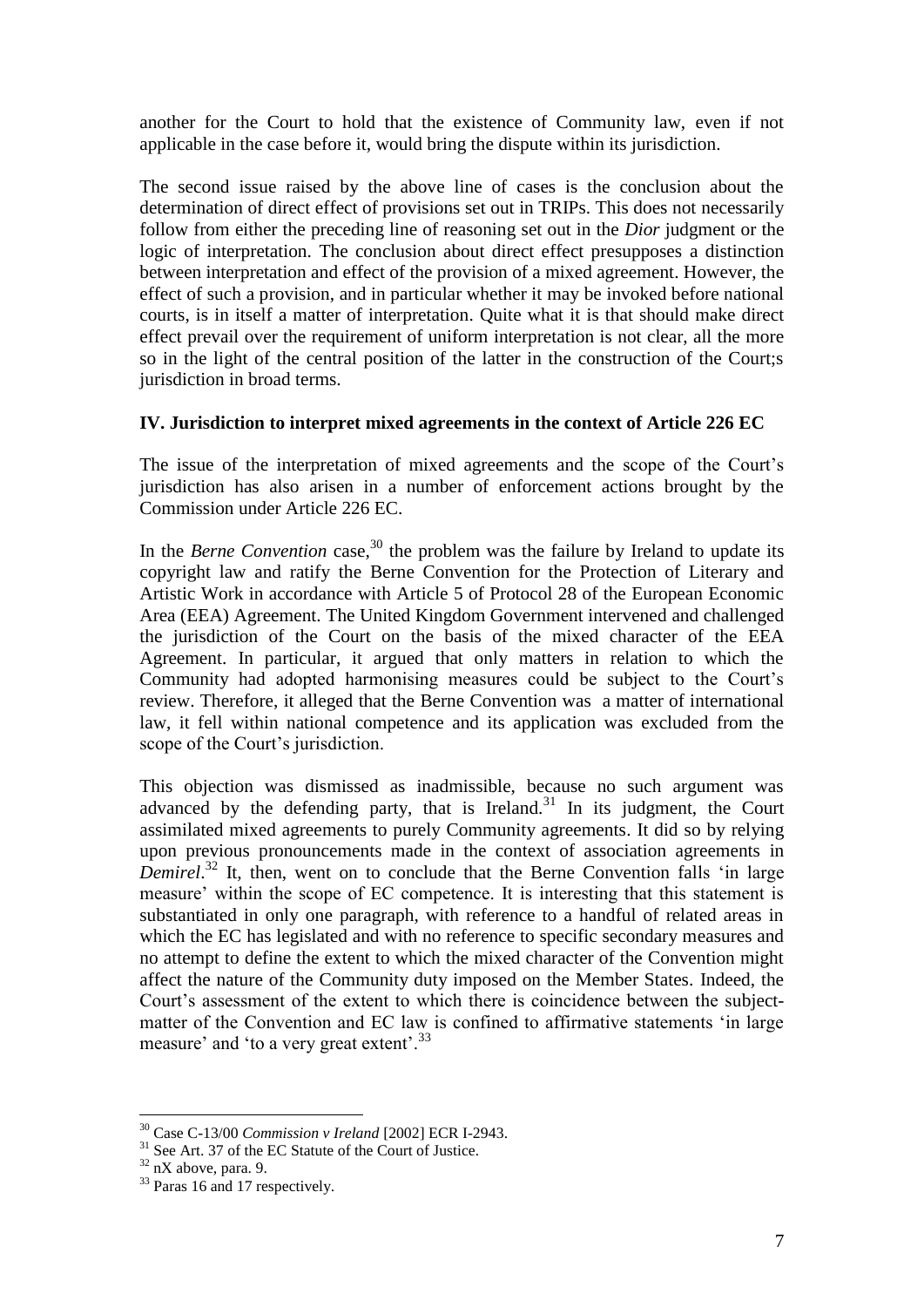This broad brush approach is not only bold in its implications, but also regrettable in its lack of clarity and the generalizations which it appears to introduce. Quite apart from the way in which references to secondary measures are made, the Court's reading of the extract from *Demirel* in order to assimilate mixed agreements to purely Community agreements appears rather strained. Be that as it may, this approach may be understood in the light of the specific circumstances of the action. On the one hand, the Irish Government had accepted the existence of the violation and had made it clear that national law acceding to the Convention had been at an advanced stage of scrutiny before the Irish Parliament. On the other hand, more crucially, the action was about adherence: as the convention was indivisible, the failure of a Member State to accede to it is clearly problematic in so far as it prevents the Community from adhering to it. However, this argument, whilst put forward by Advocate General Mischo,  $34$  was ignored by the Court.

An equally broad approach was adopted in the subsequent judgment in *Etang de*  Berre.<sup>35</sup> France had not adopted measures to prevent, abate and combat heavy and prolonged pollution of a saltwater march named Étang de Berre, a failure which the Commission alleged to constitute a violation of the Convention for the Protection of the Mediterranean Sea against Pollution. The objection to the Court's jurisdiction put forward by the French Government was dismissed. Delivering the judgment without a submission from an Advocate General,<sup>36</sup> the Court referred *verbatim* to the judgment in *Berne Convention*. Again, the subject matter of the Convention was deemed 'without doubt [to] cover a field which falls in large measure within Community competence'.<sup>37</sup> This is substantiated by a very general statement about environmental protection and how it is 'in very large measure regulated by Community legislation, including with regard to the protection of waters against pollution', with references to measures concerning urban waste-water treatment, the protection of waters against pollution caused by nitrates from agricultural sources, the establishment of a framework for Community action in the field of water policy<sup>38</sup>. The Court went on to conclude as follows:

'Since the Convention and the Protocol thus create rights and obligations in a field covered in large measure by Community legislation, there is a Community interest in compliance by both the Community and its Member States with the commitments entered into under those instruments'.

It is noteworthy that the Court should refrain from addressing a specific issue raised by the French Government, according to which there was no Community law regarding discharges of fresh water and alluvia into the marine environment, that is the specific obligations which France was alleged to have violated. Instead, this fact is not disputed by the Court which merely pointed out that it 'is not capable of calling that finding [that is the existence of the Community interest] into question'.<sup>39</sup>

<sup>34</sup> Para. 50 of his Opinion. This argument was also made by AG Maduro in Case C-459/03 *Commission v Ireland (re: Mox Plant)* [2006] ECR I-4635, para. 30.

<sup>35</sup> Case C-239/03 *Commission v France* [2004] ECR I-9325

<sup>&</sup>lt;sup>36</sup> In accordance with Art. 20 subpara. 5 of the Statute of the Court of Justice, '[w]here it considers that the case raises no new point of law, the Court may decide, after hearing the Advocate General, that the case shall be determined without a submission from the Advocate General'.

<sup>37</sup> Para. 27

 $38$  Para. 28.;

<sup>39</sup> Para. 30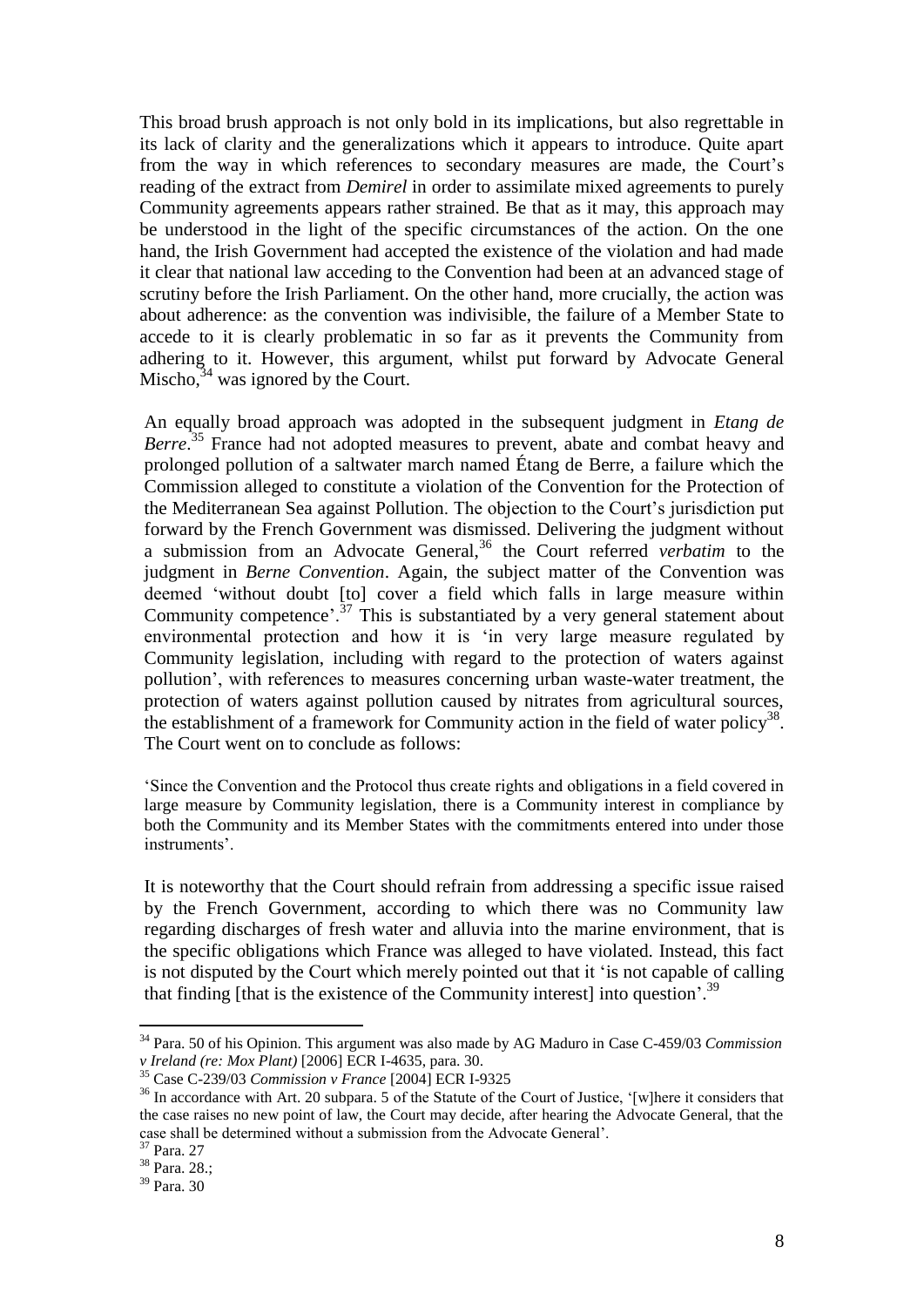However, there seems to be a leap between the question which the Court set out to answer in order to define its jurisdiction and the one which it ended up answering: the former is whether the subject-matter of the mixed agreement in question falls within the scope of EC law; the latter is whether the subject-matter of the agreement is covered by EC legislation. This latter question is narrower: in the presence of secondary legislation, there can be no doubt that the subject-matter of the agreement would fall within the scope of EC law. The question which remains is whether the conclusion would have been different in the absence of Community legislation.

The most recent episode in this line of enforcement actions where the jurisdiction of the Court was in issue was the *Mox Plant* case.<sup>40</sup> The subject-matter of these enforcement proceedings was the initiation by Ireland of proceedings against the United Kingdom in the context of the United Nations Convention on the Law of the Sea (UNCLOS), a convention to which both the Community and the Member States are parties. In particular, Ireland had objected to the construction of Mox plant, a facility designed to recycle plutonium from spent nuclear fuel, at Sellafield and argued that the British Government violated substantive provisions set out in UNCLOS regarding the protection and preservation of the marine environment, as well as authorization and notification procedures. The Commission, on the other hand, viewed the initiation of proceedings by Ireland against another Member State beyond the Community legal framework as a violation of the duty of cooperation under Article 10 EC and the exclusive jurisdiction of the Court of Justice under Article 292 EC.

In the vein of the argument by the French Government in *Etang de Berre*, the Irish Government argued that no EC legislation at all existed in relation to the discharge of radioactive substances into the marine environment and notification and cooperation in the area of the transport of such substances by sea. In addition, it argued that no secondary EC rules featured any rule comparable to that laid down in the Convention.

The starting point for the judgment is the examination of whether the UNCLOS provisions relied upon by Ireland fall within the scope of EC competence. The judgment is underpinned by a clear emphasis on the existence of EC competence, rather than its nature: the Court points out that 'the question as to whether a provision of a mixed agreement comes within the competence of the Community is one which relates to the attribution and, thus, the very existence of that competence, and not to its exclusive or shared nature'.<sup>41</sup> The implications are clear:<sup>42</sup>

… the existence of the Community's external competence in regard to protection of the marine environment is not, in principle, contingent on the adoption of measures of secondary law covering the area in question and liable to be affected if Member States were to take part in the procedure for concluding the agreement in question, within the terms of the principle formulated by the Court in paragraph 17 of the *AETR* judgment.

<sup>40</sup> Case C-459/03 *Commission v Ireland* [2006] ECR I-4635

<sup>41</sup> Para. 93.

 $42$  Paras 94-5.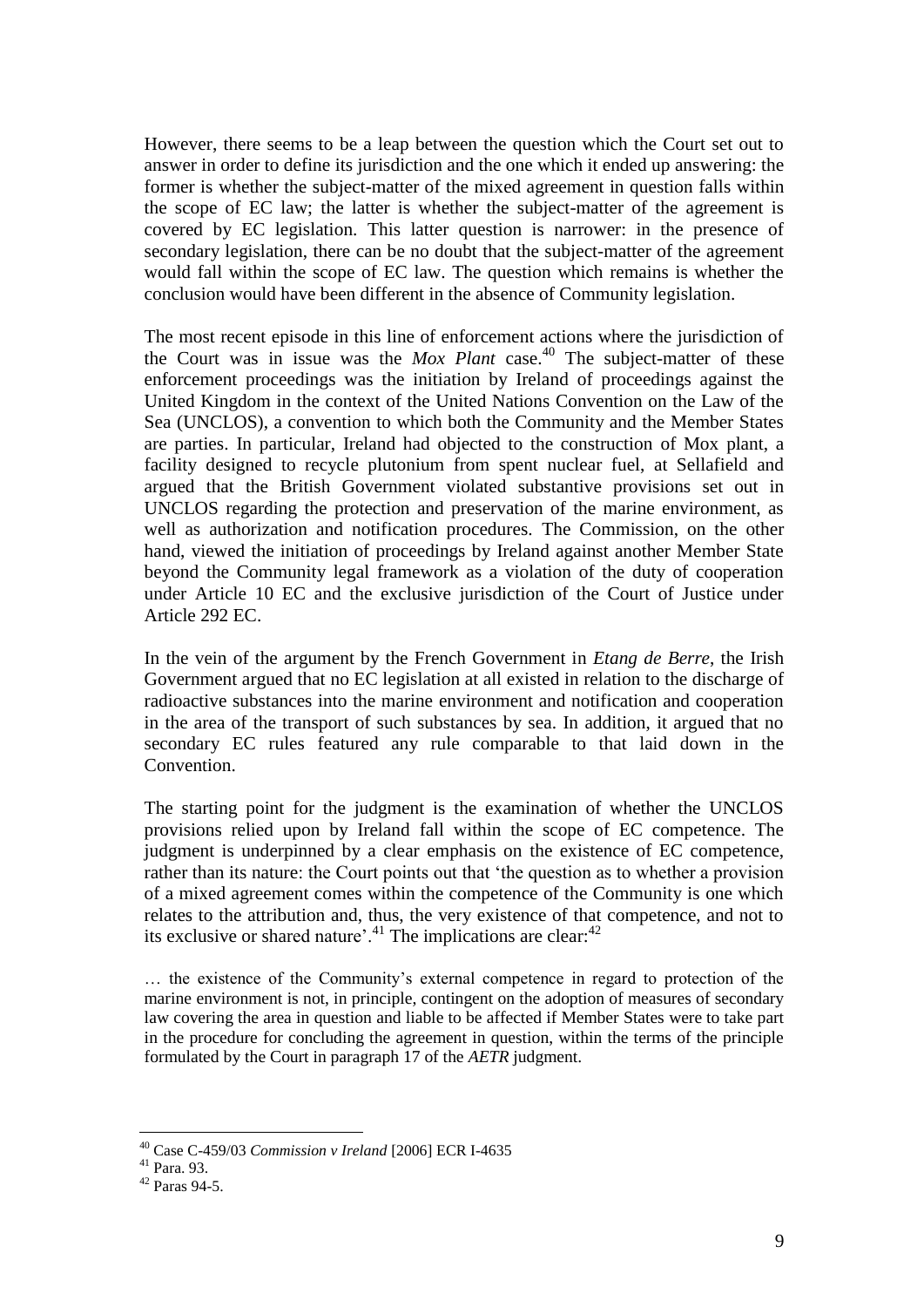The Community can enter into agreements in the area of environmental protection even if the specific matters covered by those agreements are not yet, or are only very partially, the subject of rules at Community level, which, by reason of that fact, are not likely to be affected

The Court, then, sets out to ascertain whether, by concluding UNCLOS, the Community chose to exercise its non-exclusive competence in the area of marine conservation. In doing so, it refers to two sources, namely the legal basis of the Council Decision concluding UNCLOs on behalf of the Community,  $43$  that is Article 130s(1) EC, and the Declaration of Competence submitted by the Community to UNCLOS and annexed to Council Decision 98/392. This states that the prevention of marine pollution falls within the Community's exclusive competence only to the extent that such provisions of UNCLOS or implementing legal instruments affect common rules established by the Community; however, when Community rules exist but are not affected, for instance in cases of minimum standards rules, the Member States have competence without prejudice to the Community's competence to act in this field.

On the basis of the above, the Court points out that  $44$ 

It follows that, within the specific context of the Convention, a finding that there has been a transfer to the Community of areas of shared competence is contingent on the existence of Community rules within the areas covered by the Convention provisions in issue, irrespective of what may otherwise be the scope and nature of those rules.

The Court, then, goes further and looks at the appendix to the Declaration setting out the Community acts which refer to matters governed by UNCLOS and which the Court views as 'a useful reference base'. <sup>45</sup> With references to Directive 85/337 on environmental assessment, $46$  Directive 93/75 on minimum requirements for vessels carrying dangerous or polluting goods,  $47$  and Directive 90/313 on the freedom of  $\frac{1}{2}$  access to information about the environment,<sup>48</sup> the Court concludes that<sup>49</sup>

the matters covered by the provisions of the Convention relied on by Ireland before the Arbitral Tribunal are very largely regulated by Community measures, several of which are mentioned expressly in the appendix to [the] declaration [of Community competence attached thereto].

Using a different formulation, this is reaffirmed further down in the judgment by a statement that the UNCLOS provisions relied upon by Ireland, 'which clearly cover a significant part of the dispute relating to the MOX plant, come within the scope of Community competence which the Community has elected to exercise by becoming a party to the Convention'.<sup>50</sup>

<sup>43</sup> Council Dec. 98/392 [1998] OJ L 179/1.

<sup>44</sup> Para. 108.

<sup>45</sup> Para. 109.

<sup>46</sup> [1985] OJ L 175/40.

 $^{47}$  [1993] OJ L 247/19.

 $^{48}$  [1990] OJ L 158/56.

 $^{49}$  Para. 110.

<sup>50</sup> Para. 120.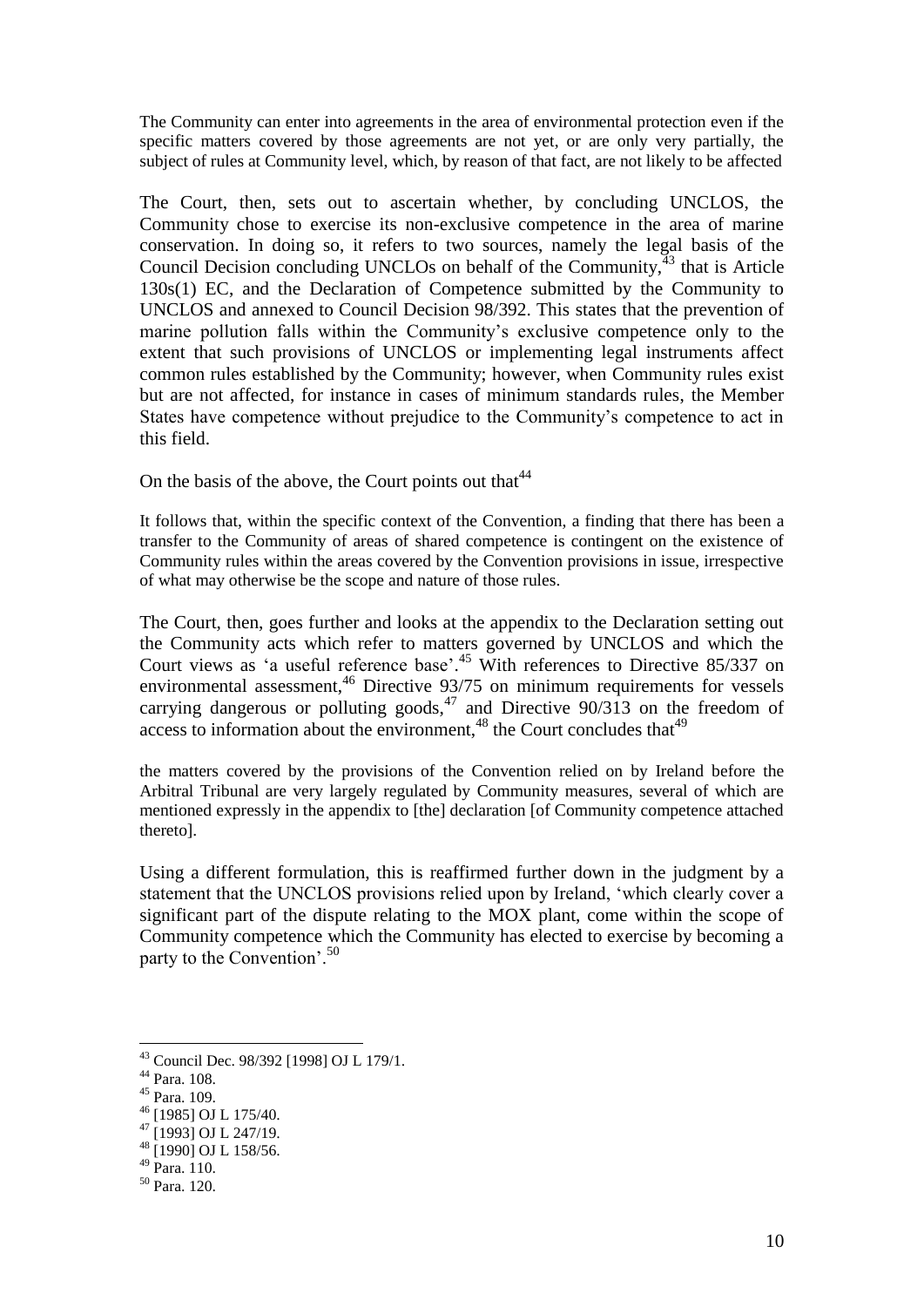The *Mox Plant* case has attracted considerable attention.<sup>51</sup> For the purposes of this analysis, it is worth pointing out that the specific legal and factual framework of this case may explain the conclusion reached by the Court: on the one hand, there was a Declaration of Competence which referred to specific EC measures the interpretation of which the Irish Government invoked before the UNCLOS bodies; on the other hand, Article 282 UNCLOS expressly enables the parties to deviate from compliance with the enforcement procedures set out in UNCLOS and, instead, to submit a dispute concerning the interpretation or application of the Convention to a procedure set out in a general, regional or bilateral agreement that entails a binding decision.

However, the line of reasoning followed by the Court raises two issues. First, the emphasis on whether the Community had elected to exercise its competence when it concluded UNCLOS is problematic. There are three main reasons for this. First, it conflates the position of the Community and the Member States towards the third parties regarding the implementation of, and the ensuing responsibility under, the UNCLOS rules with the integrity of the Community legal order and the exclusive jurisdiction of the Court of Justice – the former is external, whereas the latter is internal to the Community legal order. Put differently, whether the Community has exercised its non-exclusive competence under the UNCLOS provisions is a question which is narrower to whether Ireland violated its EC Treaty obligations by submitting a dispute against another Member State beyond the EC legal framework.<sup>52</sup> After all, a Member State is under a duty not to violate Community law even in areas which fall within the sphere of their competence. This is the case in relation to areas of activity as diverse as foreign policy,  $53$  the organization of the armed forces,  $54$  the organization of national health care systems,<sup>55</sup> and criminal law.<sup>56</sup>

The second reason which makes the emphasis on the exercise of the Community competence in *Mox Plant* problematic is that it appears to be at odds with the substance of the judgment. Indeed, the existence of Community legislation, which the Court deems indicative of the exercise of the Community's competence, in fact suggests that the dispute between Ireland and the United Kingdom falls within the scope of Community law. It is puzzling that the Court should choose to view the matter from this angle, when the facts of the case, and in particular the reliance upon EC secondary measures by the Irish Government before the UNCLOS tribunal, made

<sup>&</sup>lt;sup>51</sup> See M. Bronckers, 'The relationship of the EC Court with Other International Tribunals: Non-Commital, Respectful or Submissive?', (2007) 44 CMLRev 601, R. Churchill and J. Scott, 'The MOx Plant Litigation: The First Half-Life', (2004) 53 ICLQ 643, N. Lavranos, 'The scope of the exclusive jurisdiction of the Court of Justice', (2007) 32 ELRev 83, N., Lavranos, 'The MOX Plant and Jzeren Rijn Disputes: Which Court Is the Supreme Arbiter?', (2006) 19 *Leiden Journal of International Law* 249.

 $52 \text{ In this vein, see M Cremona, 'Defending the Community Interest: the Duties of Cooperation and$ Compliance' in M. Cremona and B. De Witte (eds), *EU Foreign Relations Law – Constitutional Fundamentals* (Hart Publishing 2008) 125 at 150-2.

<sup>53</sup> Case C-125/95 *The Queen, ex parte Centro-Com / HM Treasury and Bank of England* [1997] ECR I-81 at para.27.

<sup>54</sup> Case C-273/97 *Sirdar* [1999] ECR I-7403, Case C-285/98 *Kreil* [2000] ECR I-69, Case C-186/01 *Dory* [2003] ECR I-2479. For a comment, see P. Koutrakos, 'How far is far enough? EC law and the organisation of the armed forces after *Dory'*, (2003) 66 MLR 759 and M. Trybus, *European Union Law and Defence Integration* (Hart Publishing 2005) Ch. 9.

<sup>55</sup> Case C-120/95 *Decker v Caisse de maladie des employés privés* [1998] ECR I-1831, Case C-158/96 *Kohll v Union des caisses de maladie* [1998] ECR I-1931, Case C-372/04 *Watts* [2006] I-4325.

<sup>56</sup> Case C-226/96 *Criminal Proceedings against Lemmens* [1998] ECR I-3711.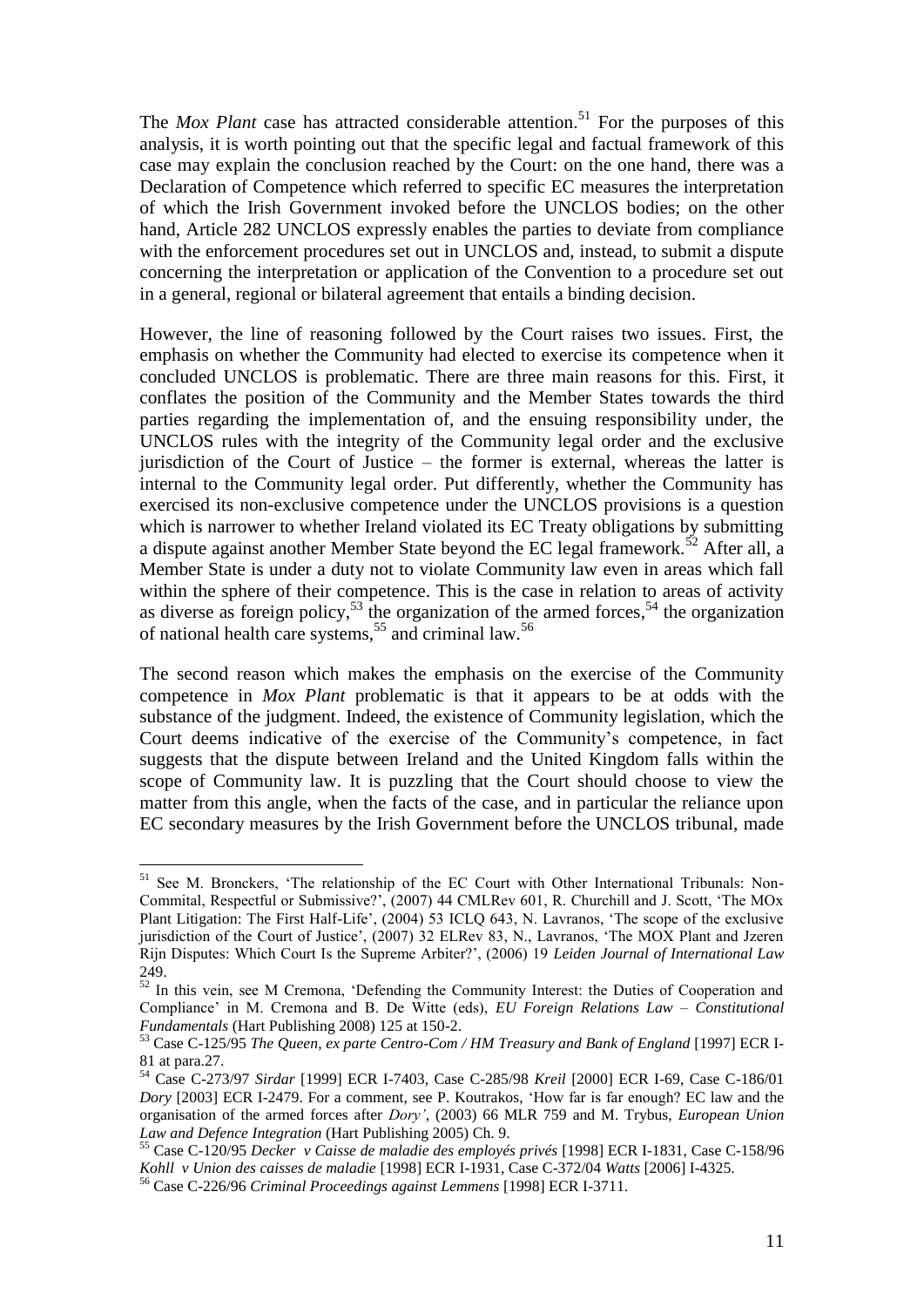it very clear that what was at stake was the scope of EC law. Therefore, there appears to be a disjunction between the question which the judgment sets out to address, and which it views as central to the dispute upon which it is called to adjudicate, and the method pursuant to which it chose to address it, as well as the conclusion to which this led.

A third problem is raised by the heavy reliance in the judgment upon the declaration of competence. Whilst their objective is to enable the Community's partners to clarify issues of delineation of competence between the Community and the Member States, and, consequently, issues of responsibility, declarations of competence may be quite unhelpful. In his Opinion in *Mox Plant*, Advocate General Maduro refers to the 'lack of clarity and elegance' which characterizes the declaration attached to UNCLOS.<sup>57</sup> In fact, declarations of competence may prove to be a distinctly unreliable yardstick not only for third parties but also Member States seeking guidance as to how to exercise their international law rights and comply with their relevant duties in accordance with their Community law obligations.<sup>58</sup> These include statements aiming to outline in general terms the state of the law regarding the existence and nature of Community competence, as well as to convey the dynamic and incremental nature of that competence<sup>59</sup> - considering that the principles underpinning the scope, effects, and implications of the existence and exercise of EC competence are still a long way from being settled, it is quite a challenge to expect the third parties to which they are addressed to be able to navigate their way through the Community's declarations of competence.

#### **V. The more recent twist**

The latest episode in the saga examined in this Chapter is marked by the judgment which the Grand Chamber delivered in Case C-431/05 *Merck Genéricos* in September 2007.<sup>60</sup> This reference from the Portuguese Supreme Court was about the effect of Article 33 TRIPs which provides that patents are protected for a minimum period of 20 years from the filing date. Whilst the Portuguese Industrial Property Code, as amended in June 1995, provided for a 20-year period of protection, it also stipulated that patents filed before the entry into force of that provision were protected for 15 years, a period stipulated under prior law.

The claimant in the main proceedings sold a pharmaceutical product under the trade mark 'Enalapril Merck'. This was claimed to be the same as a product under the trade mark 'Renitec' and was sold at considerably lower prices. The patent holder of the latter product brought an action against Merck Genéricos arguing that selling their product without an authorization constituted a violation of their patent right. Whilst

<sup>57</sup> Para. 30 of his Opinion.

<sup>58</sup> B. De Witte, 'Too much constitutional law in the European Union's Foreign Relations?' in M. Cremona and B. De Witte (eds), *EU Foreign Relations Law – Constitutional Fundamentals* (Hart Publishing 2008) 3 at 14-5 and P Koutrakos, 'Legal Basis and Delimitation of Competence in EU External Relations' in ibid, 171 at 183.

<sup>&</sup>lt;sup>59</sup> See, for instance, the Declaration on competence submitted by the Community on its Accession to the Hague Conference on Private International Law set out in Annex II to Council Dec. 2006/719/EC [2006] OJ L 297/1 at 5, and the one submitted in matters covered by the Convention establishing a Customs Cooperation Council annexed to Council Dec. 2007/668/EC [2007] OJ L 274/11 at 13-4.

<sup>60</sup> Case C-431/05 *Merck Genéricos – Produtos Farmacêuticos Lda v Merck & Co. Inc., Merck Sharp & Dohme Ldª* [2007] ECR I-7001.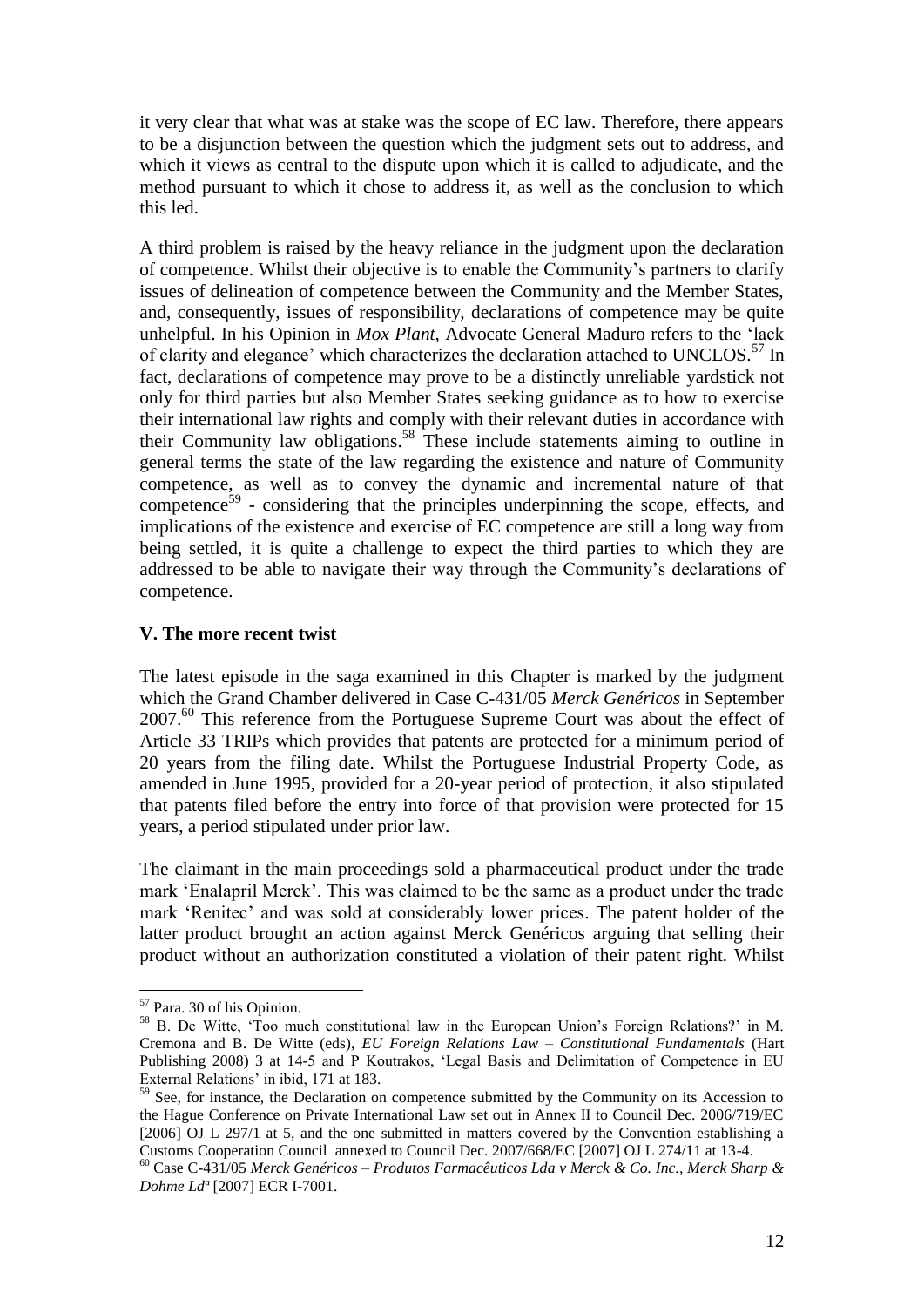Merck Genéricos argued that the patent protection had expired in the light of the expiration of the 15-year period set out in Portuguese law for patents issued before June 1995, the patent holders counterargued that that provision was contrary to Article 33 TRIPs and that their patent was protected under the 20-year minimum rule set out therein.

The latter claim was accepted by the Court of Appear but was further challenged by Merck Genéricos before the Supreme Court, arguing that Article 33 TRIPs could not have direct effect. The referring court asked two questions: does the ECJ have jurisdiction to interpret Article 33 TRIPs? If it does, may this provision be invoked in disputes between individuals before national courts, either on their own initiative or at the request of one of the parties?

In its reference, the Portuguese Supreme Court took the view that the interpretation of Article 33 TRIPS fell beyond the scope of the jurisdiction of the Court of Justice. This was because a number of Community measures existed in the area of patents, namely regarding the creation of a supplementary protection certificate for medicinal products,  $61$  the Community plant variety rights,  $62$  and the legal protection of biotechnological inventions.<sup>63</sup> However, it did accept that the above measures only covered certain limited areas of patent law and, therefore, the point required clarification by the Court of Justice.

Having summarized the development of the case-law by references to the binding effect of agreements concluded by the Community under Article 300(7) EC, the status of the WTO Agreement as an integral part of the Community legal order, the ensuing jurisdiction of the Court of Justice to interpret its provisions, and the absence of any allocation of competence between the Community and the Member States, the Court held that  $64$ 

It follows that, the TRIPS Agreement having been concluded by the Community and its Member States by virtue of joint competence, the Court, hearing a case brought before it in accordance with the provisions of the EC Treaty, in particular Article 234 EC, has jurisdiction to define the obligations which the Community ahs thereby assumed and, for that purpose, to interpret the provisions of the TRIPS Agreement.

It, then, focused on the question of direct effect and reaffirmed the *Dior and Others*  dictum that Community law requires that TRIPS not be granted direct effect only in a field in which the Community has legislated, in which case national courts would only be required to interpret national law consistently with TRIPs as far as possible. Therefore, what became central was the question whether there is Community legislation in the area of patents. This is answered by what must be one of the shortest paragraphs to be found in a judgment delivered by the Court of Justice:<sup>65</sup>

'As Community law now stands, there is none'.

<sup>61</sup> Council Reg. 1768/92 [1992] OJ L 182/1.

<sup>62</sup> Council Reg. 2100/92 [1992] OJ L 227/1.

<sup>63</sup> Dir. 98/44/EC [1998] OJ L 213/13.

 $64$  Para. 33.

<sup>65</sup> Para. 40.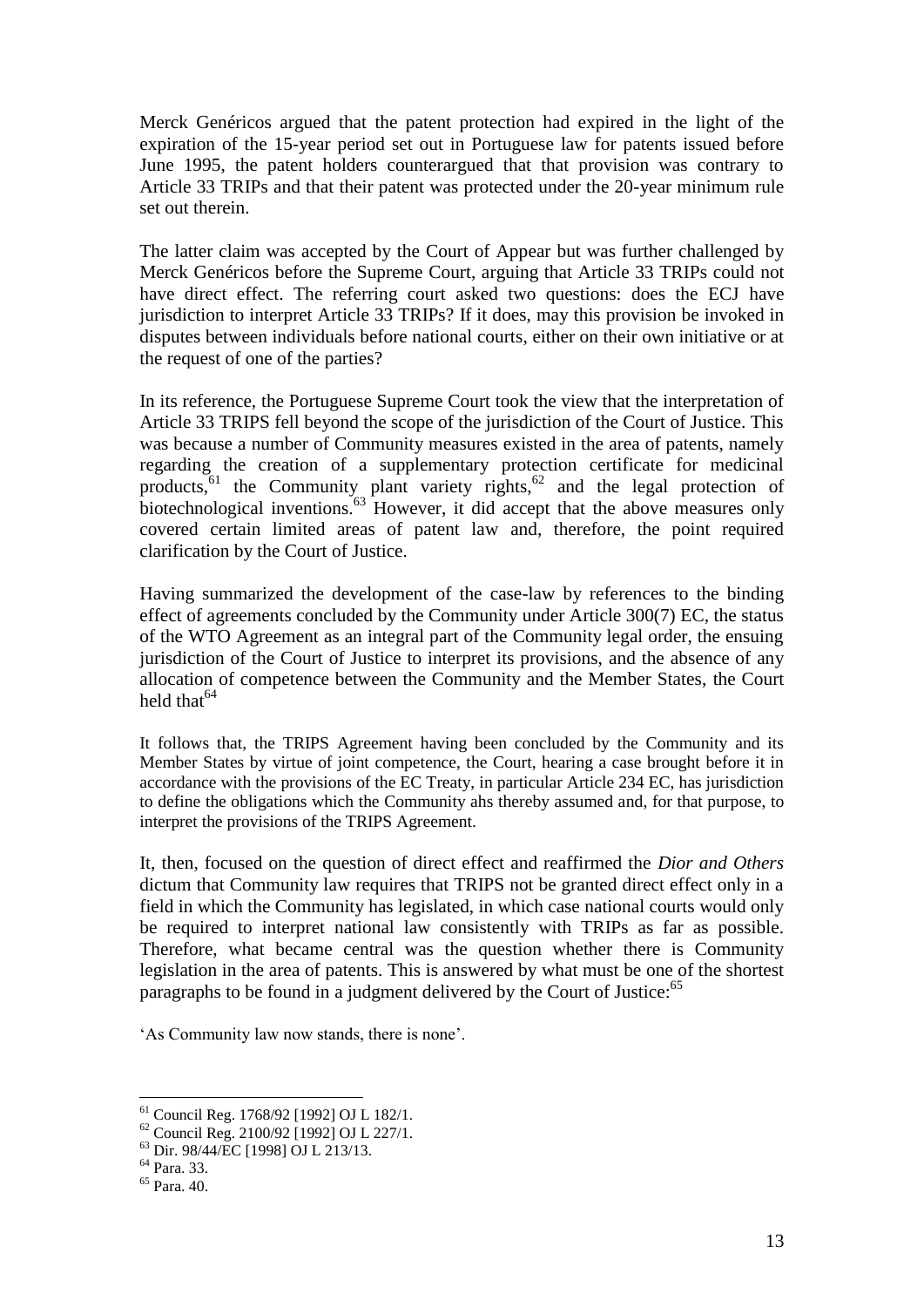This conclusion is substantiated by the very limited scope of the existing Community measures: the only one in the field of patents itself, namely Directive 98/44, deals with the specific isolated case of biotechnological invention; Regulation 2100/94 on plant varieties sets up a system which is distinct from patent law (as, for instance, it provides for much longer terms of protection); Regulation 1768/92 and Regulation  $1610/96^{66}$  have a secondary function as they aim to compensate for the period which may elapse between the filing of a patent application and the granting of authorization to place the relevant product on the market. This assessment leads the Court to repeat the above statement, albeit in a rather qualified manner:  $67$ 

The fact is that the Community has not yet exercised its powers in the sphere of patents or that, at the very least, at internal level, that exercise has not to date been of sufficient importance to lead to the conclusion that, as matters now stand, that sphere falls within the scope of Community law.

The line of reasoning followed in the judgment is problematic on a number of grounds. In relation to the assessment of Community rules necessary in order to establish the Court's jurisdiction to rule on direct effect, one is left puzzled as to the required criteria which the scope and intensity of such rules would need to meet. What is it that would make them 'of sufficient importance' to render direct effect a matter of Community law? What are, as Advocate General Colomer put it, 'the parameters that would make it possible to ascertain the level of legislative activity sufficient to establish the competence of the community and therefore of the Court of Justice'?<sup>68</sup> This does not become clear in the judgment. Instead, it is as if one were to guess, almost intuitively, whether secondary measures amount to a sufficient body of law as to justify the existence of EC competence. In another area of external relations, that of exclusive implied competence, it took us more than twenty years to understand what 'common rules' meant in the context of the *AETR* judgment,<sup>69</sup> and the relevant principles still evolve. It would be regrettable if it took as long to determine the degree of EC legislative necessary activity to give rise to EC competence.

Another problem has to do with the intensity with which the Court is prepared to carry out its examination of the existing secondary legislation. There is a distinct shift between the judgment in *Etang de Berre* and that in *Merck*: in the former, the Court referred generally to environmental legislation and held that the absence of specific measures dealing with the specific subject-matter of the mixed agreement in question was irrelevant; in *Merck*, the Court examined the substance of the existing measures, only to conclude that they were not 'of sufficient importance' to give rise to Community competence. In a similar vein, whilst acknowledging that the existing patent measures were not sufficient to substantiate jurisdiction, Advocate General Colomer suggested in his Opinion the possibility of a broader test: should patent law be viewed as part of the broader area of intellectual property law, the Court would have jurisdiction to interpret the effects of Article 33 TRIPs. This suggestion echoes

<sup>&</sup>lt;sup>66</sup> The latter message is about the creation of a supplementary protection certificate for plant protection products: [1996] OJ L 198/30.

 $67$  Para. 46.

 $68$  Para. 49 of his Opinion.

<sup>69</sup> See *Opinion 2/91 (Re: Convention No 170 ILO on safety in the use of chemicals at work)* [1993] ECR I-1061 and *Opinion 1/94 (re: WTO Agreements)* [1994] ECR I-5267.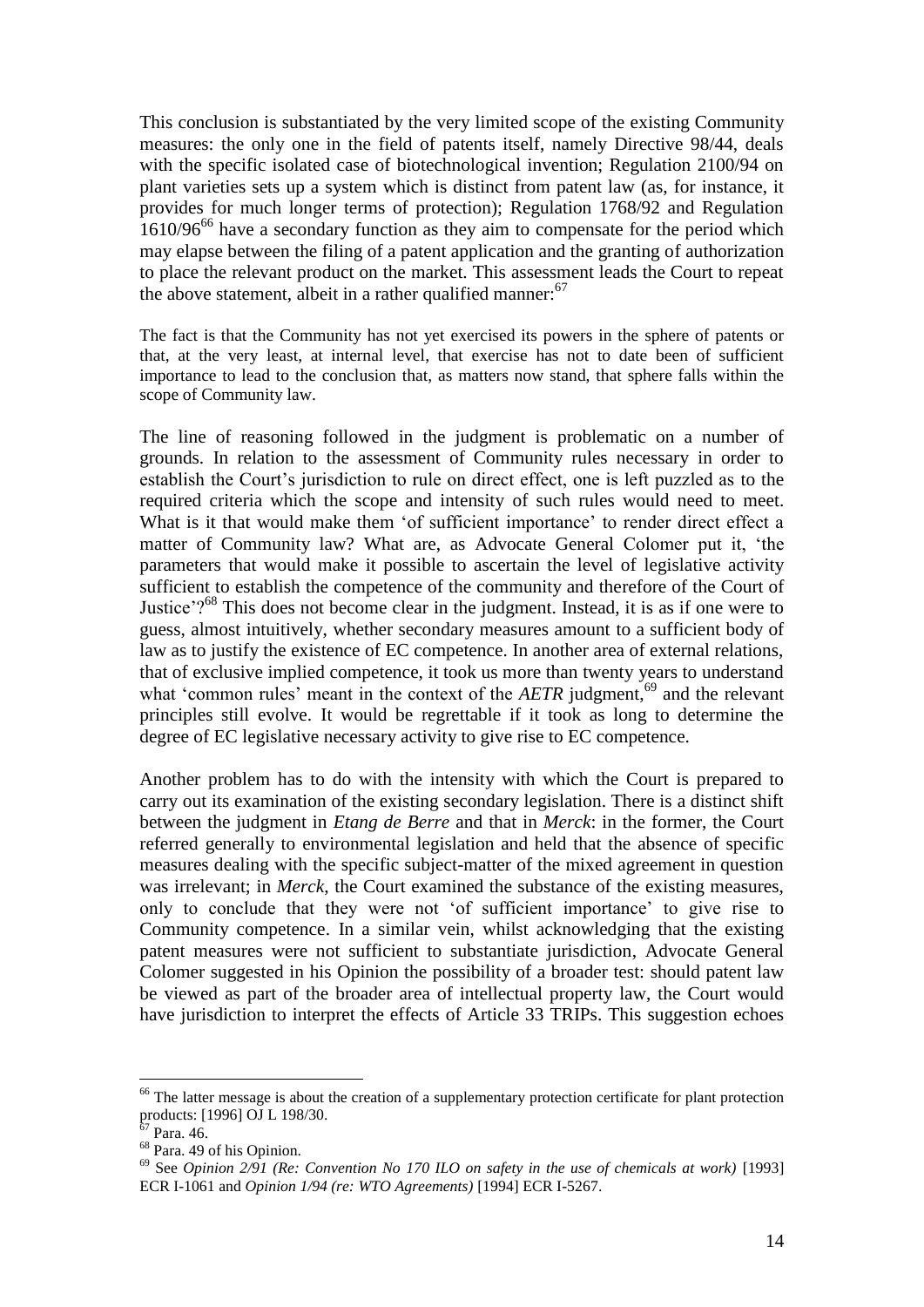the above approach adopted in *Etang de Berre* with which, however, the judgment in *Merck* sits uncomfortably.

It is also interesting, in this respect, that the Court should have made no reference to four legislative proposals pending at the time; these included measures on compulsory licensing of patents relating to pharmaceutical products for export to countries with public health problems,<sup>70</sup> the Community patent,<sup>71</sup> the conferment of jurisdiction on the Court of Justice in disputes relating to the Community patent, $72$  and the establishment of the Community Patent Court and concerning appeals before the Court of First Instance. <sup>73</sup> The problems associated with basing competence on the above measures notwithstanding,<sup>74</sup> it is curious that they should have been ignored even as indicative of an incrementally developed legislative activity in the area.

In relation to the link between the judgment in *Merck* and prior case-law, it has been argued that the former expands the scope of the Court's jurisdiction considerably and unduly.<sup>75</sup> This argument is based on the wording of paragraph 31 of the judgment where it is pointed out that, following its conclusion by the Community, 'according to settled case-law, the provisions of that convention now form an integral part of the Community legal order… [w]ithin the framework [of which] the Court has jurisdiction to give preliminary rulings concerning the interpretation of that agreement'. In particular, it is pointed out that, contrary to previous case-law, this statement does not qualify the status of the mixed agreement, and consequently the jurisdiction of the Court, with reference to the scope of the Community's competence.<sup>76</sup> However, it is suggested that the implications of the formulation of this statement should not be exaggerated. On the one hand, it is difficult to see quite how the Court could justify its jurisdiction to interpret a provision of a mixed agreement falling within the exclusive competence of the Member States. On the other hand, the Court' approach in all the judgments examined in this Chapter (in fact, most of the judgments delivered in the area of EU external relations in general) is characterized by distinct reluctance to rule on issues not raised in the dispute before it and articulate general pronouncements. It would be inexplicable if this approach was changed in *Merck* in such an unobtrusive manner with such profound implications.

The questions raised by the approach of the Court, even prior to the judgment in *Merck*, and the ensuing lack of clarity were addressed by Advocate General Colomer in his Opinion in the latter judgment. He put forward an alternative approach, based on the unlimited jurisdiction of the Court to interpret TRIPs. He substantiated this view on a number of grounds: $^{77}$  the need for the Community to accommodate the

<sup>70</sup> COM(2004) 737 final and SEC (2004) 1348.

<sup>71</sup> COM(2000) 412 final [2000] OJ 337E/278.

<sup>72</sup> COM(2003) 827 final.

<sup>73</sup> COM(2003) 828 final.

 $74$  AG Colomer points out that 'harmonising legislation is wanting, and the creation of a Community patent has met with insuperable resistance in the Council. At this stage, the *Hermès* case-law, as altered by the judgment in *Étang de Berre*, which calls for applicable legislation, collapses, although uncertainty immediately arises concerning the parameters that would make it possible to ascertain the level of legislative activity sufficient to establish the competence of the Community and therefore of the Court of Justice' (para. 49).

<sup>75</sup> See R. Holdgaard, annotation on Case C-431/05 *Merck*, (2008) 45 CMLRev 1233 at 1241-2.

 $76$  Ibid.

<sup>77</sup> Paras 55-59 of his Opinion.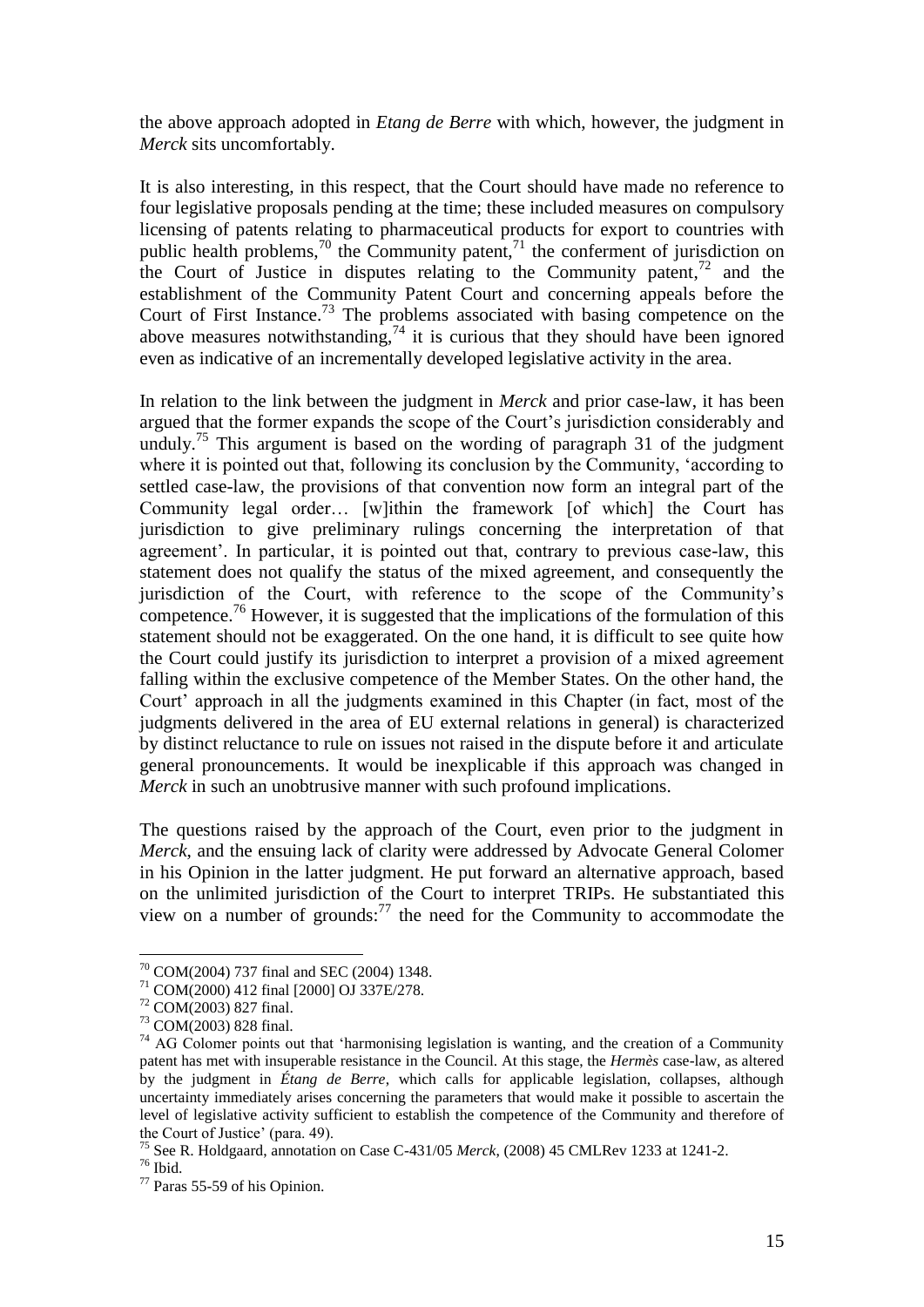'constitutional' framework set out by the WTO Agreements by rendering it part of the Community legal order and ensuring the Community's compliance with their provisions; the requirement that the duty of cooperation set out in Article 10 EC be understood as binding the Community and the Member States in the implementation of WTO agreements in good faith and ensuring their effectiveness; the need to interpret TRIPs in a uniform manner. The Advocate General points out that the unlimited jurisdiction of the Court would not entail any transfer of competence to the Community: 'on the contrary, if there were uniform interpretation, binding o everybody, even in the fields in which there is as yet no Community legislation, the Member States could more easily comply with the provisions of Article 10 EC, making use of [legislative] powers'.<sup>78</sup>

Furthermore, Advocate General Colomer suggests that his approach is necessitated by the current state of the law which he attacks in quite strong terms: 'the Court of Justice ought to be aware of the deficiencies in its case-law and try to resolve the constant unease regarding its power to examine mixed agreements, by daring to change course and to assume its responsibility, in order both to reformulate its caselaw and adapt it to the fundamental principles of international law, and to invest it with the legal certainty required by institutions at intra-Community level'.<sup>79</sup>

This approach has two interrelated advantages: on the one hand, it is clear and easy to apply and, on the other hand, it would enable the Court to respond to the increasing regularity of disputes regarding the interpretation of mixed agreements. Advocate General Colomer pointed out that, '[w]ith the gradual increase in shared competence in the many and varied fields which are "communitised", it is predicted that an avalanche of questions will fall on the Court of Justice, requiring it to rule on its jurisdiction in the matter, and it will not always be able to avoid examining the relevant Community legislation'.<sup>80</sup>

However, and with the utmost respect, whilst addressing the shortcomings of the current position, the approach suggested by Advocate General is based on certain assumptions which are far from evident. For instance, the assertion that the WTO Agreements have 'virtually become a "constitutional" framework', 81 with the implications this may entail, expresses an ideal rather than a fact. Whilst there is a healthy debate about the constitutionalisation of the WTO rules, $82$  the assumption put forward in his Opinion is not borne out by the positions adopted by the contracting parties or the relevant rules. In any case, and the above notwithstanding, it by no means follows that the Court's unlimited jurisdiction is the necessary corollary of his

<sup>78</sup> Para. 59.

<sup>79</sup> Para. 60.

<sup>80</sup> Para. 52 of his Opinion.

<sup>81</sup> Para. 55.

<sup>82</sup> From the voluminous literature, see D.Z. Cass, *The Constitutionalization of the World Trade Organization* (OUP 2005), J.L., Dunoff, 'Constitutional Conceits: The WTO's "Constitution" and the Discipline of International Law', (2006) 17 EJIL 647, Jackson, *Sovereignty, the WTO and Changing Fundamentals of International Law* (CUP 2006), E.-U. Petersmann, 'Multilevel Constitutionalism and Judicial Protection of Freedom and Justice in the International Economic Law of the EC' in A. Arnull. P. Eeckhout and T. Tridimas (eds), *Continuity and Change in EU Law – Essays in Honour of Sir Francis Jacobs* (OUP 2008) 338, N. Walker, 'The EU and the WTO: Constitutionalism in a New Key' in G. de Búrca and J. Scott (eds), *The EU and the WTO – Legal and Constitutional Issues* (Hart Publishing 2001) 31.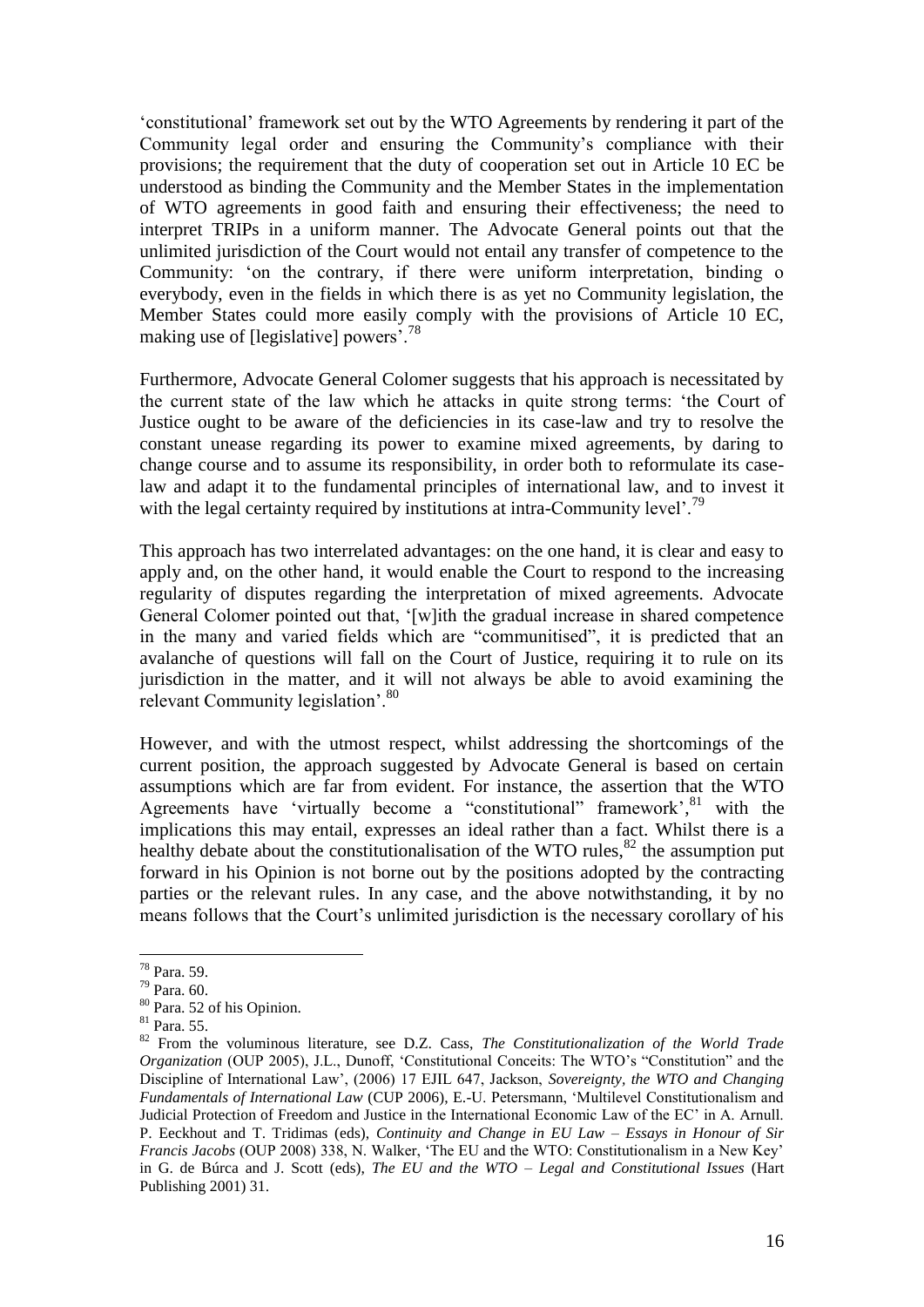assumption. The full integration of WTO rules within the Community legal order would not necessarily negate a multilevel system of interpretation and application.

In fact, the position suggested by Advocate General Colomer appears to be linked to his suggestion that the Court reverses its case-law on the effects of the WTO law within the Community legal order. In the remainder of his Opinion, he attacks the denial of direct effect of WTO rules on various grounds, including its incompatibility with the principle *pacta sunt servanda*, its lack of subtlety in its approach to the margin of negotiation enjoyed by the Community institutions, its undue emphasis on the WTO system for settling disputes at the expense of the binding nature of the obligations undertaken by the Community, and a formalistic reading of the DSU provisions.<sup>83</sup> Whilst he concludes that Article 33 TRIPs would not be directly effective, as its application is dependent on action by the national legislature, he advocates the reversal of the existing case-law on direct effect in principle.

This approach is quite radical $84$  and at odds not only with earlier case-law, starting from the *Portuguese Textiles* judgment, but also more recent case law, such as the judgment in *Van Parys*, which reaffirmed the state of the law in quite emphatic terms.<sup>85</sup> Following the judgment in *Merck*, the Court delivered its ruling in *FIAMM*<sup>86</sup> where it reaffirmed the principles of the preexisting case law with considerable force. It is beyond the scope of this analysis to examine this aspect of the Court's approach to the effects of the WTO rules. $87$  Suffice it to point out that the analysis by Advocate General Colomer appears to bring together two issues which are not necessarily linked.

#### **VI. Conclusion: which Community interest?**

There is a thread which brings together the judgments analysed in this Chapter, namely the acknowledgment of the broad jurisdiction of the Court of Justice. Viewed within the broader context of EC external relations law in general and mixed agreements in particular, this becomes one of the twin pillars aiming to ensure that the prevailing role of mixed agreements would not undermine what the Court calls 'the Community interest' - the other pillar is the duty of cooperation which binds the Community institutions and the Member States in the process of negotiation,

<sup>83</sup> See paras 71 *et seq*.

<sup>&</sup>lt;sup>84</sup> This is recognised by AG Colomer himself who acknowledges that 'I can glimpse no chance of abandoning the dualistic system by which, on an uncertain legal basis, the Court of Justice has transformed the implementation in the Community of the *ius gentium*, and of the WTO agreements, into a means of evading its obligations' (para. 78) and further that '[a]s the arguments of he Court of Justice belong rather to the political than the legal sphere, it is pointless to examine the dispute in depth and to trust that the criticisms of academic lawyers will overcome the resistance to accepting Advocate General Saggio's view [in Case C-149/96 *Portugal v Council* [1999] ECR I-8395] that a provision in an agreement can as a rule, by virtue of its clear, precise and unconditional terms, constitute a criterion of legality of Community acts, and that individuals are entitled to rely on it before the national courts only if it is implicit in the general context of the agreement that its provisions may be invoked before the courts' (para. 79).

<sup>85</sup> Case C-377/02 *Van Parys* 2005] ECR I-1465. AG Colomer finds the denial of direct effect in the latter 'absolute in time' (para. 71 of his Opinion) as well as 'surprising' (ibid) in terms of its implications for compliance with the Court's judgments.

<sup>86</sup> Case C-120/06 P *FIAMM and FIAMM Technologies v Council and Commission*, judgment of 9 September 2008, not yet reported.

<sup>87</sup> See P Koutrakos, *EU International Relations Law* (Hart Publishing 2006) Ch. 7.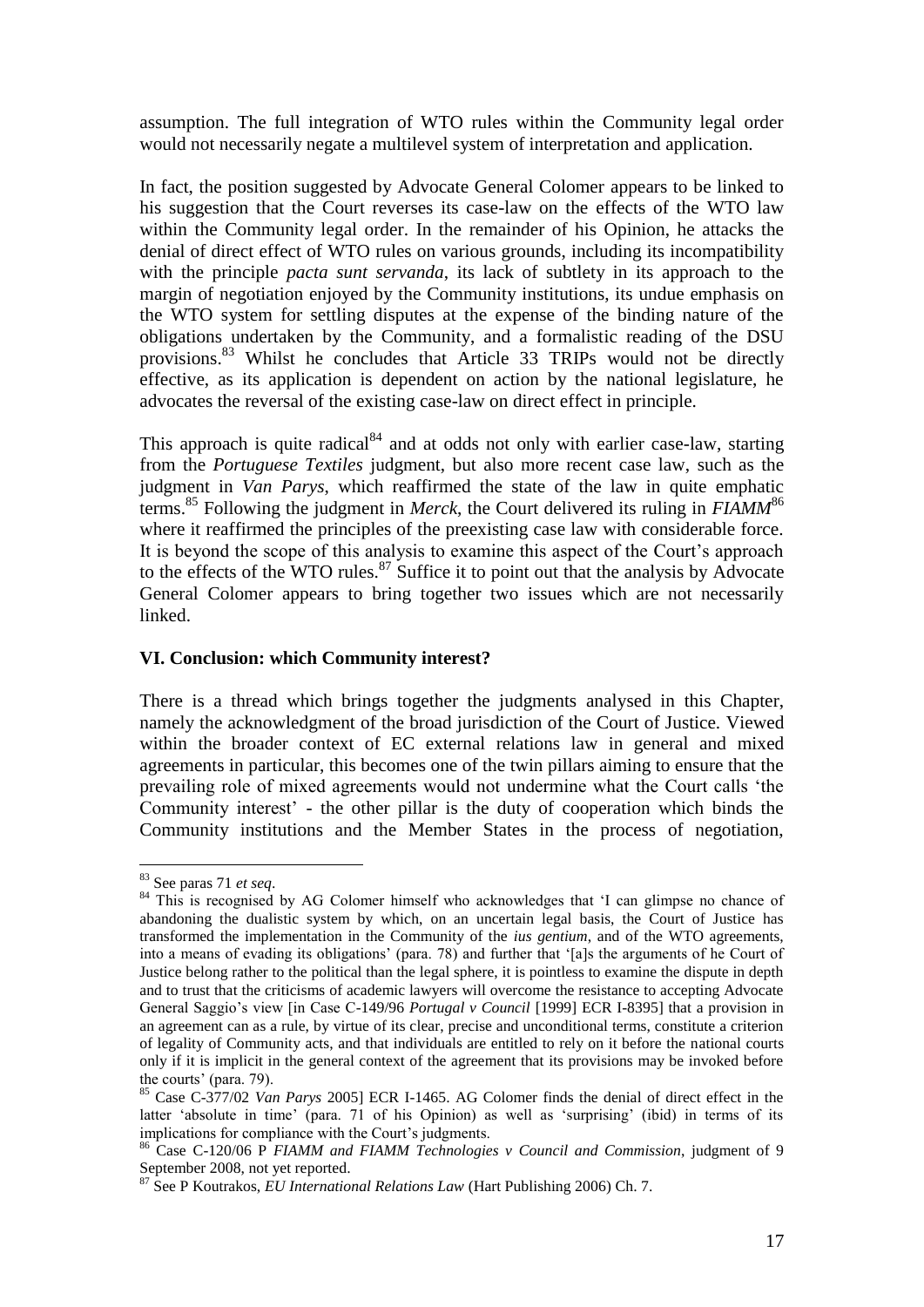conclusion and implementation of mixed agreements and which has been given increased prominence in the law of EC external relations.<sup>88</sup> The link between these principles underpins the judgments of the Court on the scope of its jurisdiction: in *Dior and Others*, and even more so in *Schieving-Nijstad*, a considerable role is carved out for national courts regarding the interpretation of TRIPs and substantiated pursuant to Article 10 EC and the function of the referring courts within the context of the preliminary reference procedure. Put differently, the broad construction of the duty of cooperation and its application to national courts too has as a corollary the broad construction of the jurisdiction of the Court of Justice to interpret mixed agreements.

However, the pillar of mixity to which the Court's broad jurisdiction amounts is of a curious shape and uncertain foundation. Whilst broad, the jurisdiction of the Court remains ill-defined and questions as to which parameters are to constitute the basis for its definition persist. In this respect, two qualifications may be raised. First, the divergence of approach in the judgments examined in this Chapter may be explained in the light of the different contexts in which the relevant cases reached the Court. Put differently, it does not follow that the Community interest which the Court's judgment aim to serve is identical in all the cases on the interpretation of mixed agreements brought before it.<sup>89</sup> The judgments in *Hermès*, *Dior and Others* and *Schieving-Nijstad*, as well as that in *Merck*, were all rendered in response to preliminary references from domestic courts; this suggests that the 'Community interest'<sup>90</sup> in relation to the mixed agreement in question is defined in the light of the more general objective of the legal context within which it is pursued, namely that of uniform application of Community law.<sup>91</sup> Furthermore, in all the above cases, with the exception of *Merck*, the provision of the mixed agreement whose interpretation was in issue was of a procedural nature which could apply in situations falling either within the scope of national or Community law. This was not the case in *Merck* where Article 33 TRIPs was not a procedural provision and would not apply to situations falling withint he scope of Community law. In a similar vein, the judgments in *Berne Convention*, *Etang de Berre* and *Mox Plant* were rendered in the context of the enforcement proceedings brought by the Commission and the Community interest was defined in terms of compliance with Community law.<sup>92</sup> As Cremona points out, the existence of Community law in an area covered by a mixed agreement renders the participation of the Member States along with the Community in that agreement subject to the Member States' loyalty obligation.<sup>93</sup>

<sup>88</sup> See *Opinion 2/91* [1993] ECR I-1061, *Opinion 1/94 (re: WTO Agreements)* [1994] ECR I-5267, Case C-25/94 *Commission v Council (FAO)* [1996] ECR I-1469, Case C-13/00 *Commission v Ireland*  [2002] ECR I-2943, *Opinion 2/00 (re: Cartagena Protocol)* [2001] ECR I-9713, Case C-266/03 *Commission v Luxembourg* [2005] ECR I-4805. For an analysis, see M Cremona, 'Defending the Community Interest: the Duties of Cooperation and Compliance' in M. Cremona and B. De Witte (eds), *EU Foreign Relations Law – Constitutional Fundamentals* (Hart Publishing 2008) 125 <sup>89</sup> Thanks to Marise Cremona for raising this point.

<sup>90</sup> See para. 32 of *Hermès* and para. 38 of *Dior and Others* (where, whilst not mentioned, it is implied). <sup>91</sup> See the early pronouncement to that effect in Case 166/73 *Rheinmühlen* [1974] ECR 33 at 38.

<sup>&</sup>lt;sup>92</sup> In *Berne Convention* this was about the accession of all EEA parties to the Convention (para. 19), in *Etang de Berre* about compliance with the provisions of the Convention for the Protection of the Mediterranean Sea Against Pollution (para. 29), and in *Mox Plant* about the exclusive jurisdiction of the Court of Justice and the autonomy of the Community legal order (para. 154).

<sup>&</sup>lt;sup>93</sup> M. Cremona, 'Defending the Community Interest: the Duties of Cooperation and Compliance' in *EU Foreign Relations Law – Constitutional Fundamentals* (Hart Publishing 2008) 125 at 151-2.